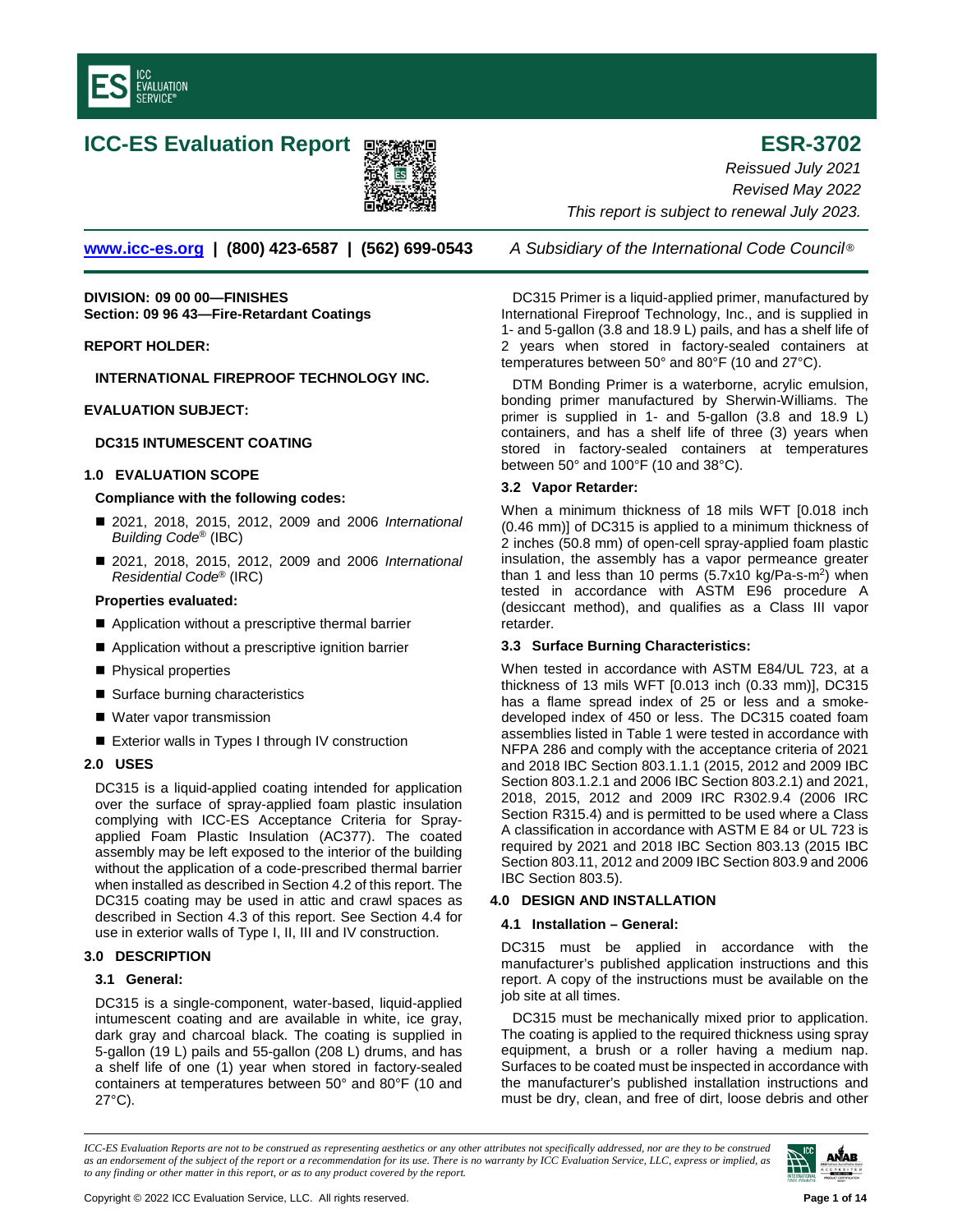substances that could interfere with the adhesion of the coating. The coating must not be applied when the ambient or surface temperature is below 50°F (10°C) or above 90°F (32° C) and relative humidity of more than 85%. The manufacturer must be consulted for specific application conditions.

# **4.2 Application without a Prescriptive Thermal Barrier:**

The DC315 coating may be applied over spray-applied foam plastic insulations listed in Table 1 without covering the coated assembly with the thermal barrier prescribed in IBC Section 2603.4 and IRC Section R316.4 (2006 IRC Section R314.4).

The DTM Bonding Primer, when used as part of the assemblies listed in Table 1, must be installed in accordance with the manufacturer's published installation instructions.

#### **4.3 Application without a Prescriptive Ignition Barrier:**

**4.3.1 General:** Where spray-applied foam plastic insulations listed in Table 2 are installed in attics and crawl spaces without the ignition barrier prescribed in IBC Section 2603.4.1.6 and 2021, 2018, 2015, 2012 and 2009 IRC Sections R316.5.3 and R316.5.4 (2006 IRC Sections R314.5.3 and R314.5.4) the installation must be in accordance with Sections 4.3.2 and 4.3.3, and the following conditions apply:

- a. Entry to the attic or crawl space is only to service utilities, and no storage is permitted.
- b. There are no interconnected attic or crawl space areas.
- c. Air in the attic or crawl space is not circulated to other parts of the building.
- d. Attic ventilation is provided when required by 2021 and 2018 IBC Section 1202.2 (2015, 2012, 2009 and 2006 IBC Section 1203.2) or IRC Section R806, except when air-impermeable insulation is permitted in unvented attics in accordance with the 2021 and 2018 IBC Section 1202.3 (2015 IBC Section 1203.3) or 2021, 2018, 2015 and 2012 IRC Section R806.5 (2009 IRC Section R806.4).
- e. Under-floor (crawl space) ventilation is provided when required by 2021 and 2018 IBC Section 1202.4 [2015 IBC Section 1203.4 (2012, 2009 and 2006 IBC Section 1203.3) or IRC Section R408.1, as applicable.
- f. Combustion air is provided in accordance with IMC (*International Mechanical Code®*) Section 701.

**4.3.2 In attics and crawl spaces:** In attics, the insulation may be spray-applied to the underside of roof sheathing or roof rafters, and/or vertical surfaces; and in crawl spaces, the insulation may be spray-applied to the underside of floors and/or vertical surfaces provided the assembly conforms to one of the assemblies described in Table 2.

**4.3.3 Use on Attic Floors:** The insulation may be installed between and over the joists in attic floor at the maximum thickness set forth in Table 2. The insulation must be separated from the interior of the building by an approved thermal barrier. An ignition barrier prescribed in IBC Section 2603.4.1.6 and 2018, 2015, 2012 and 2009 IRC Sections R316.5.3 and R316.5.4 (2006 IRC Sections R314.5.3 and R314.5.4) may be omitted.

**4.4 Exterior Walls in Types I, II, III and IV Construction:** Carlisle Spray Foam Insulation SealTite™ Pro Closed-Cell spray foam insulation may be installed in or on exterior walls of buildings of Type I, II, III and IV construction complying

with IBC Section 2603.5 and as described in this section. The maximum thickness of the foam plastic installed on the exterior of the sheathing or installed in stud cavities must be as described in Table 3. The potential heat of Carlisle Spray Foam Insulation SealTite™ Pro Closed Cell spray-applied insulation is 1838 Btu/ft<sup>2</sup> (20.9 MJ/m<sup>2</sup>) per inch of thickness. The wall assembly must be as described in Table 3.

# **5.0 CONDITIONS OF USE**

The DC315 coating described in this report complies with, or is a suitable alternative to what is specified in, those codes listed in Section 1.0 of this report, subject to the following conditions:

- **5.1** Application must comply with this report, the manufacturer's published installation instructions, and the applicable code. A copy of the installation instructions must be on the job site during application of the coating. In the event of a conflict between the manufacturer's published installation instructions and this report, this report and the code govern.
- **5.2** The application of additional interior finishes over the DC315 coating is limited to interior/exterior satin latex paint applied at an average wet film thickness of 8.0 mils (0.20 mm) or interior/exterior coating consisting of 30% silicon alkyd having a VOC (less exempt solvents) of no more than 340 g/L (2.8 lb/gal) and a volume solids content of 62% applied at a maximum average wet film thickness of 8 mils (0.20 mm). The use of either of the two interior finishes in conjunction with a vapor retardant coating is outside the scope of this report.
- **5.3** Installation in accordance with this report is for the specific assemblies and spray-applied foam plastic insulations described in Tables 1 and 2. The sprayapplied foam plastic insulation must be installed in accordance with the requirements set forth in the specific ICC-ES evaluation report noted. For sprayapplied foam plastic insulation that is not covered in an ICC-ES evaluation report, the evaluation is limited as noted in Tables 1 and 2, Footnote 3.
- **5.4** When used in or on the exterior walls of buildings of Type I, II III or IV construction, the wall assembly must conform to those described in Section 4.7, Table 3 and Figures 1 - 4.
- **5.5** The coating is manufactured in Taoyuan, Taiwan and Irvine, California, under a quality control program with inspections by ICC-ES.

#### **6.0 EVIDENCE SUBMITTED**

- **6.1** Data in accordance with the ICC-ES Acceptance Criteria for Fire-Protective Coatings Applied to Sprayapplied Foam Plastic Insulation Installed without a Code-prescribed Thermal Barrier (AC456), dated October 2015 (Editorially revised January 2021), including room corner fire testing in accordance with NFPA 286.
- **6.2** Report of testing in accordance with ASTM E84 (UL 723).
- **6.3** Report of vapor permeance test in accordance with ASTM E96 (Desiccant method).
- **6.4** Report of testing in accordance with Appendix X of AC377.
- **6.5** Report of fire propagation characteristics testing in accordance with NFPA 285 and associated fire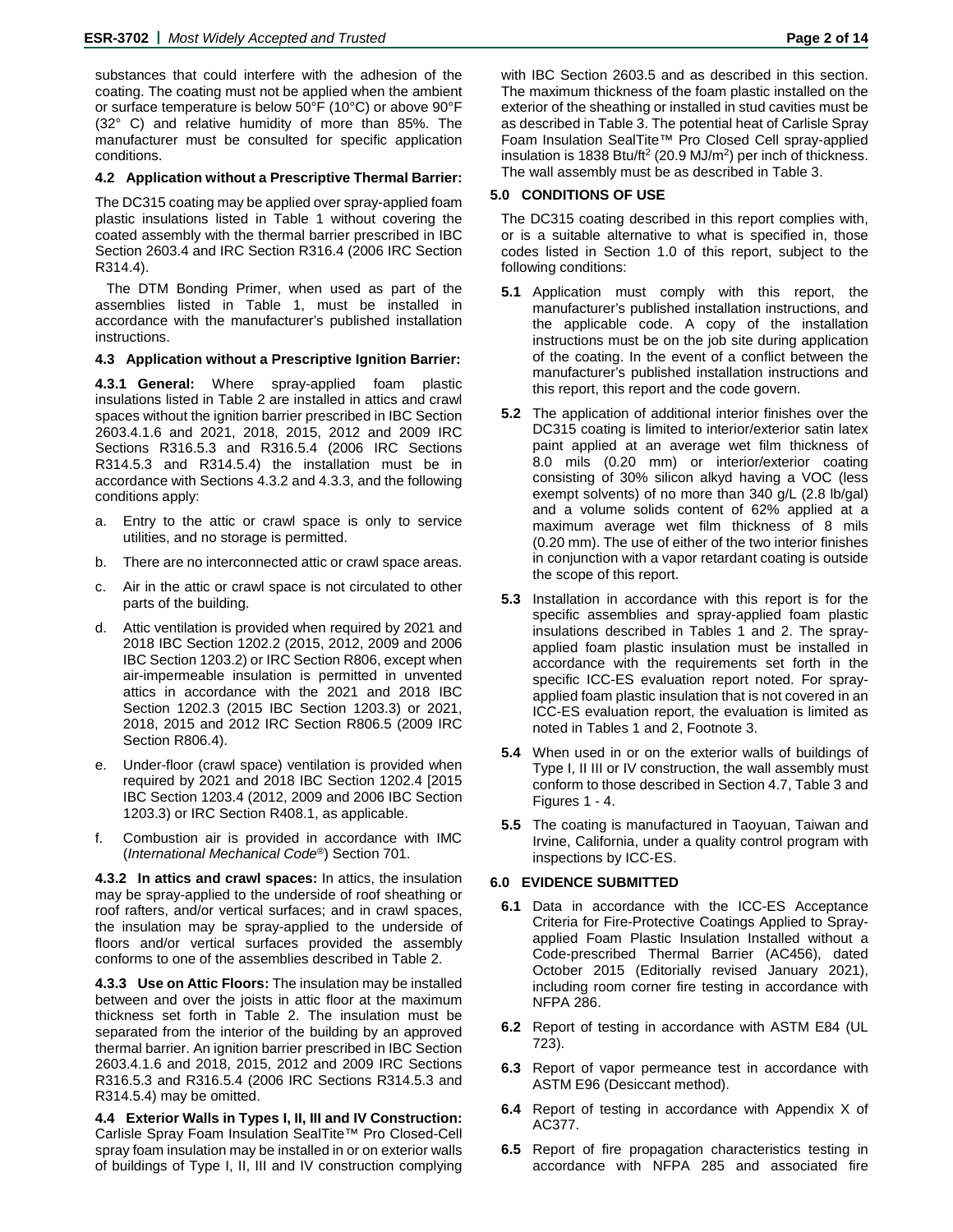engineering analysis supporting the NFPA 285 test report.

**6.6** Data on accelerated weathering, resistance to humidity and thermal cycling testing in accordance with ASTM D5894, ASTM D4585 and ASTM D3346, respectively.

# **7.0 IDENTIFICATION**

**7.1** All containers of DC315 coating must be labeled with the manufacturer's name (International Fireproof Technology Inc.) and address; the product name; the date of manufacture, the shelf life or expiration date; the manufacturer's instructions for application, and the evaluation report number (ESR-3702).

The spray-applied foam plastic insulations must be labeled in accordance with the applicable evaluation report (see Table 1).

**7.2** The report holder's contact information is the following:

**INTERNATIONAL FIREPROOF TECHNOLOGY INC. 17528 VON KARMAN AVENUE IRVINE, CALIFORNIA 92614 (949) 975-8588 [www.painttoprotect.com](http://www.painttoprotect.com/) [ptp@painttoprotect.com](mailto:ptp@painttoprotect.com)**

| TABLE 1—USE OF INSULATION WITHOUT A PRESCRIPTIVE THERMAL BARRIER |
|------------------------------------------------------------------|
| (TESTED IN ACCORDANCE WITH NFPA 286)                             |

| <b>INSULATION</b><br><b>COMPANY NAME</b>                            | <b>INSULATION</b><br><b>PRODUCT NAME</b>                | <b>MAXIMUM</b><br><b>THICKNESS (in.)</b><br>(Vertical Surfaces) | <b>MAXIMUM</b><br><b>THICKNESS (in.)</b><br>(Overhead<br>Surfaces) | <b>DC315 COATING</b><br><b>MINIMUM AVERAGE</b><br><b>THICKNESS<sup>1</sup></b><br>(Applied to all Foam<br>Surfaces) | <b>MINIMUM</b><br><b>THEORETICAL</b><br><b>APPLICATION</b><br><b>RATE OF</b><br>COATING <sup>2</sup> |
|---------------------------------------------------------------------|---------------------------------------------------------|-----------------------------------------------------------------|--------------------------------------------------------------------|---------------------------------------------------------------------------------------------------------------------|------------------------------------------------------------------------------------------------------|
| <b>Acme Urethanes</b>                                               | <b>WC-50</b><br>(See Note 3)                            | 8                                                               | 14                                                                 | 12 mils DFT<br>18 mils WFT                                                                                          | 1.13 gal/100 ft <sup>2</sup>                                                                         |
| <b>AMBIT</b>                                                        | AMBI-SEAL 5.0<br>(See Note 3)                           | 8                                                               | 14                                                                 | 12 mils DFT<br>18 mils WFT                                                                                          | 1.13 gal/100 ft <sup>2</sup>                                                                         |
| <b>AMD Distribution LLC</b>                                         | Diamond Back<br>(ESR-4438)                              | $7^{1/2}$                                                       | $11^{1/2}$                                                         | 9 mils DFT<br>14 mils WFT                                                                                           | 0.88 gal/100 ft <sup>2</sup>                                                                         |
| <b>Barnhardt Manufacturing</b><br>Company dba NCFI<br>Polyurethanes | InsulStar <sup>®</sup> Light 12-008<br>(See Note 3)     | 8                                                               | 14                                                                 | 9 mils DFT<br>14 mils WFT                                                                                           | 0.88 gal/100 ft <sup>2</sup>                                                                         |
| <b>Barnhardt Manufacturing</b><br>Company dba NCFI<br>Polyurethanes | <b>InsulBloc®</b><br>(ESR-1615)                         | $5^{1/2}$                                                       | $9^{1/2}$                                                          | 9 mils DFT<br>14 mils WFT                                                                                           | 0.88 gal/100 ft <sup>2</sup>                                                                         |
| <b>Barnhardt Manufacturing</b><br>Company dba NCFI<br>Polyurethanes | <b>InsulStar®</b><br>(ESR-1615)                         | $5^{1}/_{2}$                                                    | $9^{1/2}$                                                          | 9 mils DFT<br>14 mils WFT                                                                                           | 0.88 gal/100 ft <sup>2</sup>                                                                         |
| <b>Barnhardt Manufacturing</b><br>Company dba NCFI<br>Polyurethanes | InsulStar <sup>®</sup> 1.7<br>SmartSPF™<br>(See Note 3) | $5^{1/2}$                                                       | $9^{1/2}$                                                          | 9 mils DFT<br>14 mils WFT                                                                                           | 0.88 gal/100 ft <sup>2</sup>                                                                         |
| <b>Barnhardt Manufacturing</b><br>Company dba NCFI<br>Polyurethanes | InsulBloc <sup>®</sup> 1.7<br>SmartSPF™<br>(See Note 3) | $5^{1}/_{2}$                                                    | $9^{1/2}$                                                          | 9 mils DFT<br>14 mils WFT                                                                                           | 0.88 gal/100 ft <sup>2</sup>                                                                         |
| <b>Barnhardt Manufacturing</b><br>Company dba NCFI<br>Polyurethanes | Sealtite OCX<br>(See Note 3)                            | 10                                                              | 14                                                                 | 12 mils DFT<br>18 mils WFT                                                                                          | 1.13 gal/100 ft <sup>2</sup>                                                                         |
| <b>Barnhardt Manufacturing</b><br>Company dba NCFI<br>Polyurethanes | InsulStar®SmartSPF™<br>(See Note 3)                     | 6                                                               | 10                                                                 | 9 mils DFT<br>14 mils WFT                                                                                           | 0.88 gal/100 ft <sup>2</sup>                                                                         |
| <b>Barnhardt Manufacturing</b><br>Company dba NCFI<br>Polyurethanes | InsulBloc®SmartSPF™<br>(See Note 3)                     | 6                                                               | 10                                                                 | 9 mils DFT<br>14 mils WFT                                                                                           | 0.88 gal/100 ft <sup>2</sup>                                                                         |
| <b>Barnhardt Manufacturing</b><br>Company dba NCFI<br>Polyurethanes | <b>NCFI 23-026</b><br>(See Note 3)                      | 6                                                               | 6                                                                  | 12 mils DFT<br>18 mils WFT                                                                                          | 1.13 gal/100 ft <sup>2</sup>                                                                         |
| <b>BASF Corporation</b>                                             | <b>ENERTITE® G</b><br>(ESR-3102)                        | $8^{1/2}$                                                       | 14                                                                 | 9 mils DFT<br>14 mils WFT                                                                                           | 0.88 gal/100 ft <sup>2</sup>                                                                         |
| <b>BASF Corporation</b>                                             | ENERTITE® IB-418<br>(ESR-3102)                          | $8^{1/2}$                                                       | 14                                                                 | 9 mils DFT<br>14 mils WFT                                                                                           | 0.88 gal/100 ft <sup>2</sup>                                                                         |
| <b>BASF Corporation</b>                                             | <b>ENERTITE® NM</b><br>(ESR-3102)                       | $8^{1/2}$                                                       | 14                                                                 | 9 mils DFT<br>14 mils WFT                                                                                           | 0.88 gal/100 ft <sup>2</sup>                                                                         |
| <b>BASF Corporation</b>                                             | SPRAYTITE 158<br>(ESR-2642)                             | $5^{1/2}$                                                       | $9^{1/2}$                                                          | 9 mils DFT<br>14 mils WFT                                                                                           | 0.88 gal/100 ft <sup>2</sup>                                                                         |
| <b>BASF Corporation</b>                                             | SPRAYTITE 178<br>(ESR-2642)                             | $5^{1/2}$                                                       | $11^{1/2}$                                                         | 14 mils DFT<br>20 mils WFT                                                                                          | 1.25 gal/100 ft <sup>2</sup>                                                                         |
| <b>BASF Corporation</b>                                             | SPRAYTITE 81205<br>(See Note 3)                         | $5^{1/2}$                                                       | $9^{1/2}$                                                          | 9 mils DFT<br>14 mils WFT                                                                                           | 0.88 gal/100 ft <sup>2</sup>                                                                         |
| <b>BASF Corporation</b>                                             | SPRAYTITE 81206<br>(ESR-2642)                           | $5^{1/2}$                                                       | $11^{1/2}$                                                         | 14 mils DFT<br>20 mils WFT                                                                                          | 1.25 gal/100 ft <sup>2</sup>                                                                         |
| <b>BASF Corporation</b>                                             | SPRAYTITE SP<br>(ESR-2642)                              | $5^{1/2}$                                                       | $9^{1/2}$                                                          | 9 mils DFT<br>14 mils WFT                                                                                           | 0.88 gal/100 ft <sup>2</sup>                                                                         |
| <b>BASF Corporation</b>                                             | WALLTITE 200<br>(See Note 3)                            | $5^{1/2}$                                                       | $11^{1/2}$                                                         | 14 mils DFT<br>20 mils WFT                                                                                          | 1.25 gal/100 ft <sup>2</sup>                                                                         |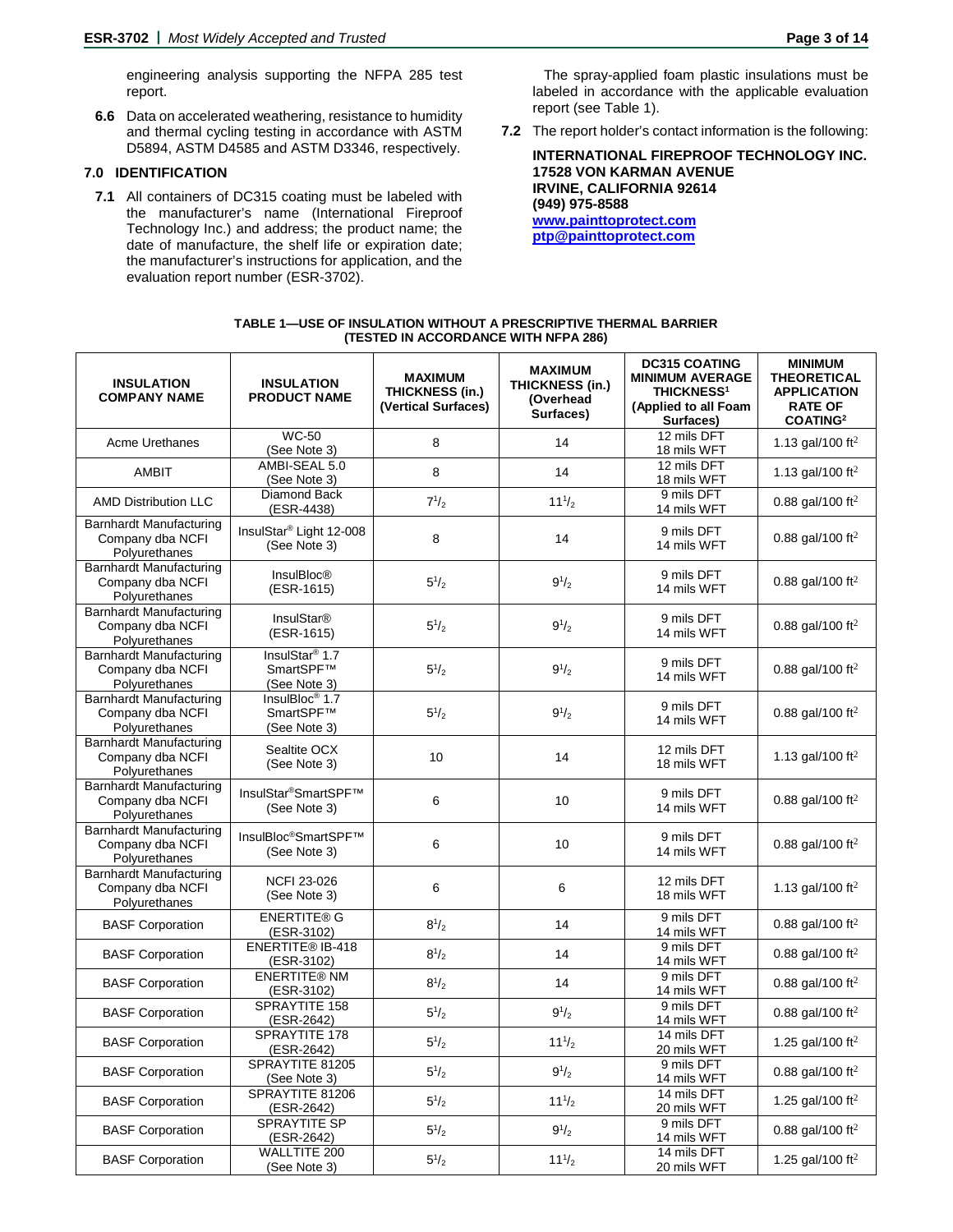| <b>INSULATION</b><br><b>COMPANY NAME</b>       | <b>INSULATION</b><br><b>PRODUCT NAME</b>                                       | <b>MAXIMUM</b><br><b>THICKNESS (in.)</b><br>(Vertical Surfaces) | <b>MAXIMUM</b><br><b>THICKNESS (in.)</b><br>(Overhead<br>Surfaces) | <b>DC315 COATING</b><br><b>MINIMUM AVERAGE</b><br><b>THICKNESS<sup>1</sup></b><br>(Applied to all Foam<br>Surfaces) | <b>MINIMUM</b><br><b>THEORETICAL</b><br><b>APPLICATION</b><br><b>RATE OF</b><br><b>COATING2</b> |
|------------------------------------------------|--------------------------------------------------------------------------------|-----------------------------------------------------------------|--------------------------------------------------------------------|---------------------------------------------------------------------------------------------------------------------|-------------------------------------------------------------------------------------------------|
| <b>BASF Corporation</b>                        | WALLTITE HP+<br>(ESR-2642)                                                     | $5^{1/2}$                                                       | $11^{1/2}$                                                         | 14 mils DFT<br>20 mils WFT                                                                                          | 1.25 gal/100 ft <sup>2</sup>                                                                    |
| <b>BASF Corporation</b>                        | <b>WALLTITE US</b><br>(ESR-2642)                                               | $5^{1/2}$                                                       | $11^{1/2}$                                                         | 14 mils DFT<br>20 mils WFT                                                                                          | 1.25 gal/100 ft <sup>2</sup>                                                                    |
| <b>BASF Corporation</b>                        | <b>WALLTITE US-N</b><br>(See Note 3)                                           | $5^{1/2}$                                                       | $11^{1/2}$                                                         | 14 mils DFT<br>20 mils WFT                                                                                          | 1.25 gal/100 ft <sup>2</sup>                                                                    |
| <b>BASF Corporation</b>                        | SPRAYTITE LWP-L<br>(See Note 3)                                                | $5^{1/2}$                                                       | $9^{1/2}$                                                          | 9 mils DFT<br>14 mils WFT                                                                                           | 0.88 gal/100 ft2                                                                                |
| <b>BASF Corporation</b>                        | <b>WALLTITE LWP</b><br>(See Note 3)                                            | $5^{1}/_{2}$                                                    | $11^{1/2}$                                                         | 14 mils DFT<br>20 mils WFT                                                                                          | 1.25 gal/100 ft <sup>2</sup>                                                                    |
| <b>BASF Corporation</b>                        | <b>WALLTITE HP+S</b><br>(See Note 3)                                           | $5^{1/2}$                                                       | $11^{1/2}$                                                         | 14 mils DFT<br>20 mils WFT                                                                                          | 1.25 gal/100 ft <sup>2</sup>                                                                    |
| <b>BASF Corporation</b>                        | Spraytite Comfort<br>(ESR-2642)                                                | $5^{1/2}$                                                       | $9^{1/2}$                                                          | 9 mils DFT<br>14 mils WFT                                                                                           | 0.88 gal/100 ft <sup>2</sup>                                                                    |
| <b>BASF Corporation</b>                        | <b>Spraytite Comfort Plus</b><br>(ESR-2642)                                    | $5^{1/2}$                                                       | $9^{1/2}$                                                          | 9 mils DFT<br>14 mils WFT                                                                                           | 0.88 gal/100 ft <sup>2</sup>                                                                    |
| Carlisle Spray Foam<br>Insulation              | Foamsulate 50<br>(See Note 3)                                                  | $8^{1/2}$                                                       | 14                                                                 | 9 mils DFT<br>14 mils WFT                                                                                           | 0.88 gal/100 ft <sup>2</sup>                                                                    |
| Carlisle Spray Foam<br>Insulation              | Foamsulate 50 HY<br>(See Note 3)                                               | $8^{1/2}$                                                       | 14                                                                 | 9 mils DFT<br>14 mils WFT                                                                                           | 0.88 gal/100 ft <sup>2</sup>                                                                    |
| Carlisle Spray Foam<br>Insulation              | Foamsulate 70<br>(See Note 3)                                                  | $8^{1/2}$                                                       | 14                                                                 | 9 mils DFT<br>14 mils WFT                                                                                           | 0.88 gal/100 ft <sup>2</sup>                                                                    |
| Carlisle Spray Foam<br>Insulation              | Foamsulate Closed Cell<br>(See Note 3)                                         | $5^{1/2}$                                                       | $9^{1/2}$                                                          | 9 mils DFT<br>14 mils WFT                                                                                           | 0.88 gal/100 ft <sup>2</sup>                                                                    |
| Carlisle Spray Foam<br>Insulation              | Foamsulate HFO<br>(See Note 3)                                                 | $5^{1/2}$                                                       | $9^{1/2}$                                                          | 9 mils DFT<br>14 mils WFT                                                                                           | 0.88 gal/100 ft <sup>2</sup>                                                                    |
| Carlisle Spray Foam<br>Insulation              | Foamsulate OCX<br>(See Note 3)                                                 | 9                                                               | 14                                                                 | 9 mils DFT<br>14 mils WFT                                                                                           | 0.88 gal/100 ft <sup>2</sup>                                                                    |
| Carlisle Spray Foam<br>Insulation              | SealTite PRO Closed<br>Cell<br>(See Note 3)                                    | $5^{1}/_{2}$                                                    | $9^{1/2}$                                                          | 9 mils DFT<br>14 mils WFT                                                                                           | 0.88 gal/100 ft <sup>2</sup>                                                                    |
| Carlisle Spray Foam<br>Insulation              | SealTite PRO High Yield<br>(See Note 3)                                        | $8^{1/2}$                                                       | 14                                                                 | 9 mils DFT<br>14 mils WFT                                                                                           | 0.88 gal/100 ft <sup>2</sup>                                                                    |
| Carlisle Spray Foam<br>Insulation              | SealTite PRO No Mix<br>(See Note 3)                                            | $8^{1/2}$                                                       | 14                                                                 | 9 mils DFT<br>14 mils WFT                                                                                           | 0.88 gal/100 ft <sup>2</sup>                                                                    |
| Carlisle Spray Foam<br>Insulation              | SealTite PRO No Trim 21<br>(See Note 3)                                        | $8^{1/2}$                                                       | 14                                                                 | 9 mils DFT<br>14 mils WFT                                                                                           | 0.88 gal/100 ft <sup>2</sup>                                                                    |
| Carlisle Spray Foam<br>Insulation              | SealTite PRO OCX<br>(See Note 3)                                               | 9                                                               | 14                                                                 | 9 mils DFT<br>14 mils WFT                                                                                           | 0.88 gal/100 ft <sup>2</sup>                                                                    |
| Carlisle Spray Foam<br>Insulation              | SealTite PRO One Zero<br>Closed Cell<br>(See Note 3)                           | $5^{1/2}$                                                       | $9^{1/2}$                                                          | 9 mils DFT<br>14 mils WFT                                                                                           | 0.88 gal/100 ft <sup>2</sup>                                                                    |
| Carlisle Spray Foam<br>Insulation              | SealTite PRO Open Cell<br>(See Note 3)                                         | $8^{1/2}$                                                       | 14                                                                 | 9 mils DFT<br>14 mils WFT                                                                                           | 0.88 gal/100 ft <sup>2</sup>                                                                    |
| <b>Commercial Thermal</b><br>Solutions, Inc.   | Tiger Foam® E-84 Fire-<br>Rated SPF Class 1 Spray<br>Foam System<br>(ESR-3183) | $3^{1/2}$                                                       | $3^{1/2}$                                                          | 13 mils DFT<br>20 mils WFT                                                                                          | 1.25 gal/100 ft <sup>2</sup>                                                                    |
| <b>Creative Polymer Solutions</b>              | Accufoam CC<br>(See Note 3)                                                    | $5^{1/2}$                                                       | $9^{1/2}$                                                          | 13 mils DFT<br>19 mils WFT                                                                                          | 1.19 gal/100 ft <sup>2</sup>                                                                    |
| <b>Creative Polymer Solutions</b>              | Accufoam OC<br>(See Note 3)                                                    | 8                                                               | 14                                                                 | 12 mils DFT<br>18 mils WFT                                                                                          | 1.13 gal/100 ft <sup>2</sup>                                                                    |
| DAP Foam, Inc.                                 | Touch N' Foam<br>Professional Class I FR<br>Spray Foam System<br>(ESR-3052)    | $3^{1/2}$                                                       | $3^{1/2}$                                                          | 13 mils DFT<br>20 mils WFT                                                                                          | 1.25 gal/100 ft <sup>2</sup>                                                                    |
| DAP Foam, Inc.                                 | Touch N' Seal Class I FR<br>Spray Foam System<br>(ESR-3052)                    | $3^{1/2}$                                                       | $3^{1/2}$                                                          | 13 mils DFT<br>20 mils WFT                                                                                          | 1.25 gal/100 ft <sup>2</sup>                                                                    |
| DAP Foam, Inc.                                 | <b>TNF/TNS Class I FR</b><br>HFO Spray Foam<br>System<br>(See Note 3)          | $3^{1/4}$                                                       | $3^{1}/_{4}$                                                       | 12 mils DFT<br>18 mils WFT                                                                                          | 1.13 gal/100 ft <sup>2</sup>                                                                    |
| DuPont de Nemours, Inc.                        | <b>FROTH-PAK™</b><br>(ESR-3228)                                                | $3^{1/2}$                                                       | $3^{1/2}$                                                          | 14 mils DFT<br>20 mils WFT                                                                                          | 1.25 gal/100 ft <sup>2</sup>                                                                    |
| <b>Elastochem Specialty</b><br>Chemicals, Inc. | Elastochem®<br>Insulthane <sup>®</sup> Extreme<br>(See Note 3)                 | $7^{1/4}$                                                       | $7^{1/4}$                                                          | 12 mils DFT<br>18 mils WFT                                                                                          | 1.13 gal/100 ft <sup>2</sup>                                                                    |
| Elastochem Specialty<br>Chemicals, Inc.        | Insulthane<br>(See Note 3)                                                     | $5^{1/2}$                                                       | $9^{1/2}$                                                          | 9 mils DFT<br>14 mils WFT                                                                                           | 0.88 gal/100 ft <sup>2</sup>                                                                    |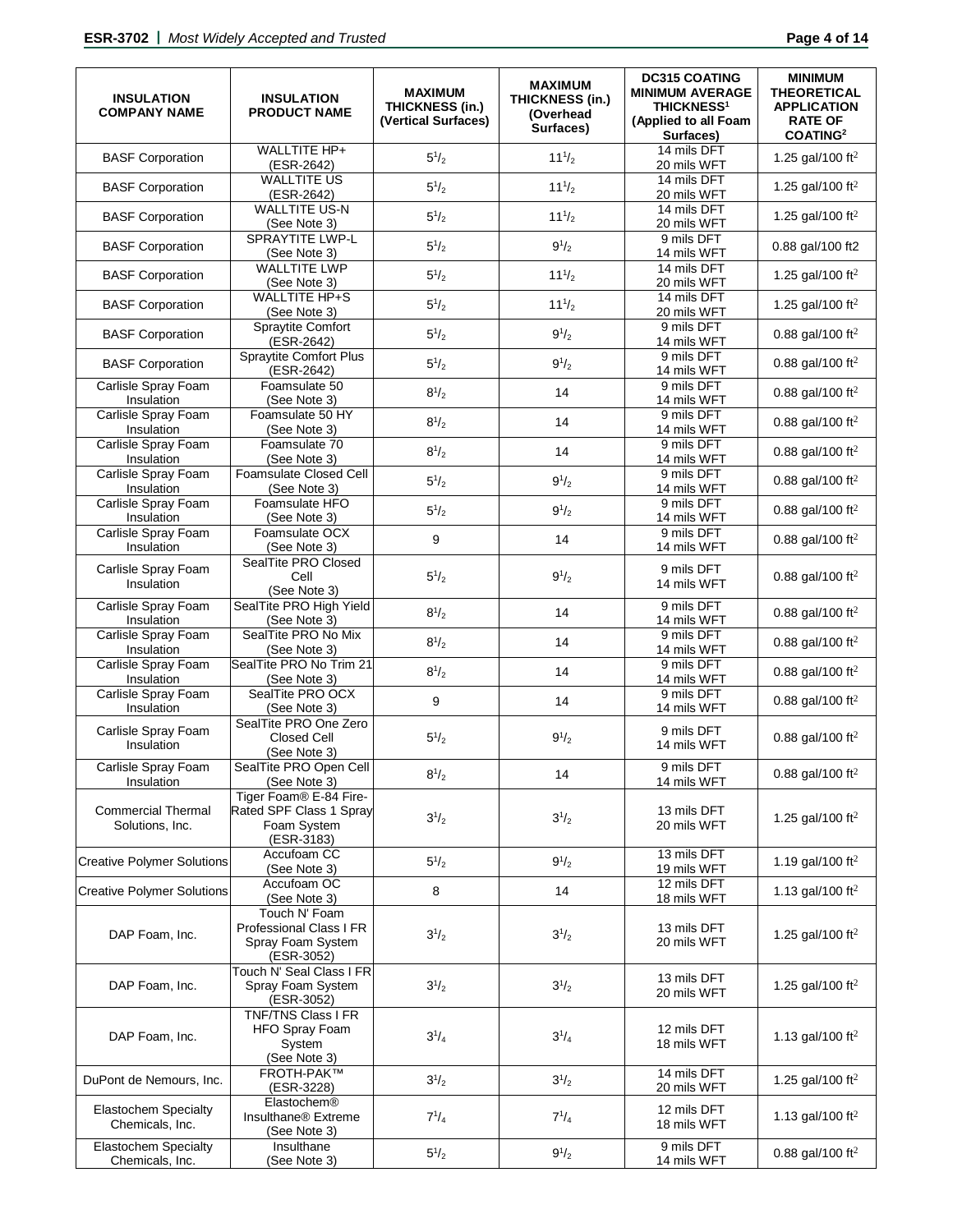| <b>INSULATION</b><br><b>COMPANY NAME</b>       | <b>INSULATION</b><br><b>PRODUCT NAME</b>                     | <b>MAXIMUM</b><br><b>THICKNESS (in.)</b><br>(Vertical Surfaces) | <b>MAXIMUM</b><br>THICKNESS (in.)<br>(Overhead<br>Surfaces) | <b>DC315 COATING</b><br><b>MINIMUM AVERAGE</b><br><b>THICKNESS<sup>1</sup></b><br>(Applied to all Foam<br>Surfaces) | <b>MINIMUM</b><br><b>THEORETICAL</b><br><b>APPLICATION</b><br><b>RATE OF</b><br>COATING <sup>2</sup> |
|------------------------------------------------|--------------------------------------------------------------|-----------------------------------------------------------------|-------------------------------------------------------------|---------------------------------------------------------------------------------------------------------------------|------------------------------------------------------------------------------------------------------|
| EnergyOne America                              | EOA 2000<br>(See Note 3)                                     | $5^{1/2}$                                                       | $9^{1/2}$                                                   | 9 mils DFT<br>14 mils WFT                                                                                           | 0.88 gal/100 ft <sup>2</sup>                                                                         |
| EnergyOne America                              | <b>EOA 500</b><br>(ESR-3686)                                 | $8^{1/2}$                                                       | 14                                                          | 9 mils DFT<br>14 mils WFT                                                                                           | 0.88 gal/100 ft <sup>2</sup>                                                                         |
| Franklin International, Inc.                   | <b>Titebond Weathermaster</b><br>Superfoam<br>(See ESR-4099) | 2                                                               | $\overline{\mathbf{c}}$                                     | 13 mils DFT<br>20 mils WFT                                                                                          | 1.25 gal/100 ft <sup>2</sup>                                                                         |
| Gaco Western                                   | F1850<br>(See Note 3)                                        | $5^{1/2}$                                                       | $9^{1/2}$                                                   | 9 mils DFT<br>14 mils WFT                                                                                           | 0.88 gal/100 ft <sup>2</sup>                                                                         |
| Gaco Western                                   | Gaco 183M<br>(See Note 3)                                    | $5^{1/2}$                                                       | $9^{1/2}$                                                   | 9 mils DFT<br>14 mils WFT                                                                                           | 0.88 gal/100 ft <sup>2</sup>                                                                         |
| Gaco Western                                   | <b>GACO F1880</b><br>(See Note 3)                            | 9                                                               | 12                                                          | 9 mils DFT<br>14 mils WFT                                                                                           | 0.88 gal/100 ft <sup>2</sup>                                                                         |
| Gaco Western                                   | Gaco Firestop2 F5001<br>(See Note 3)                         | 18                                                              | 18                                                          | 12 mils DFT<br>18 mils WFT                                                                                          | 1.13 gal/100 ft <sup>2</sup>                                                                         |
| Gaco Western                                   | Gaco Green 052N<br>(See Note 3)                              | $11^{1}/_{4}$                                                   | $11^{1}/_{4}$                                               | 9 mils DFT<br>14 mils WFT                                                                                           | 0.88 gal/100 ft <sup>2</sup>                                                                         |
| Gaco Western                                   | GacoEZSpray F4500<br>(See Note 3)                            | $8^{1/2}$                                                       | 14                                                          | 9 mils DFT<br>14 mils WFT                                                                                           | 0.88 gal/100 ft <sup>2</sup>                                                                         |
| <b>General Coatings</b><br>Manufacturing Corp. | Ultrathane 050<br>(See Note 3)                               | 8                                                               | 10                                                          | 13 mils DFT<br>20 mils WFT                                                                                          | 1.25 gal/100 ft <sup>2</sup>                                                                         |
| <b>General Coatings</b><br>Manufacturing Corp. | Ultra-Thane 230<br>(See Note 3)                              | $5^{1/2}$                                                       | $7^{1/2}$                                                   | <b>DTM Bonding Primer</b><br>3 mils DFT/ 4 mils<br><b>WFT</b><br>&<br>DC315<br>12 mils DFT/ 18 mils<br>WFT          | 0.25 gal/100 ft <sup>2</sup><br>&<br>1.13 gal/100 ft <sup>2</sup>                                    |
| <b>General Coatings</b><br>Manufacturing Corp. | Ultrathane 202<br>(See Note 3)                               | 8                                                               | 12                                                          | 12 mils DFT<br>18 mils WFT                                                                                          | 1.13 gal/100 ft <sup>2</sup>                                                                         |
| <b>General Coatings</b><br>Manufacturing Corp. | Ultrathane 050 Max<br>(See Note 3)                           | 8                                                               | 14                                                          | 14 mils DFT<br>21 mils WFT                                                                                          | 1.31 gal/100 ft <sup>2</sup>                                                                         |
| <b>General Coatings</b><br>Manufacturing Corp. | Ultrathane 170<br>(See Note 3)                               | 8                                                               | 12                                                          | 11 mils DFT<br>16 mils WFT                                                                                          | 1.00 gal/100 ft <sup>2</sup>                                                                         |
| <b>General Coatings</b><br>Manufacturing Corp. | Ultrathane 205 HFO<br>(See Note 3)                           | 8                                                               | 12                                                          | 11 mils DFT<br>16 mils WFT                                                                                          | 1.00 gal/100 ft <sup>2</sup>                                                                         |
| <b>General Coatings</b><br>Manufacturing Corp. | Ultrathane 202 High-Lift<br>(See Note 3)                     | 8                                                               | 12                                                          | 11 mils DFT<br>16 mils WFT                                                                                          | 1.00 gal/100 ft <sup>2</sup>                                                                         |
| <b>Guardian Energy</b><br>Technologies         | Foam It Green<br>(See Note 3)                                | $3^{1/2}$                                                       | $3^{1/2}$                                                   | 13 mils DFT<br>20mils WFT                                                                                           | 1.25 gal/100 ft <sup>2</sup>                                                                         |
| Henry Company                                  | Permax 1.8<br>(See Note 3)                                   | $11^{1}/_{4}$                                                   | $11^{1}/_{4}$                                               | 14 mils DFT<br>21 mils WFT                                                                                          | 1.31 gal/100 ft <sup>2</sup>                                                                         |
| Henry Company                                  | Permax 2.0X<br>(See Note 3)                                  | $5^{1/2}$                                                       | $9^{1/2}$                                                   | 9 mils DFT<br>14 mils WFT                                                                                           | 0.88 gal/100 ft <sup>2</sup>                                                                         |
| Henry Company                                  | Permax 2.0X Fast<br>(See Note 3)                             | $5^{1}/_{2}$                                                    | $9^{1/2}$                                                   | 9 mils DFT<br>14 mils WFT                                                                                           | 0.88 gal/100 ft <sup>2</sup>                                                                         |
| Huntsman Building<br>Solutions                 | Agribalance®<br>(ESR-2600)                                   | $7^{1/2}$                                                       | $11^{1/2}$                                                  | 12 mils DFT<br>18 mils WFT                                                                                          | 1.13 gal/100 ft <sup>2</sup>                                                                         |
| Huntsman Building<br>Solutions                 | Demilec APX® 2.0<br>(ESR-3703)                               | $5^{1}/_{4}$                                                    | 14                                                          | 13 mils DFT<br>20 mils WFT                                                                                          | 1.25 gal/100 ft <sup>2</sup>                                                                         |
| Huntsman Building<br>Solutions                 | Demilec APX <sup>™</sup><br>(ESR-3470)                       | 8                                                               | 10                                                          | 13 mils DFT<br>20 mils WFT                                                                                          | 1.25 gal/100 ft <sup>2</sup>                                                                         |
| Huntsman Building<br>Solutions                 | Demilec Heatlok® HFO<br>(ESR-4073)                           | $7^{1/2}$                                                       | $11^{1/2}$                                                  | 9 mils DFT<br>14 mils WFT                                                                                           | 0.88 gal/100 ft <sup>2</sup>                                                                         |
| Huntsman Building<br>Solutions                 | Demilec Heatlok® XT-s<br>(ESR-3824)                          | $7^{1/2}$                                                       | $11^{1/2}$                                                  | 9 mils DFT<br>14 mils WFT                                                                                           | 0.88 gal/100 ft <sup>2</sup>                                                                         |
| Huntsman Building<br>Solutions                 | Demilec Heatlok® XT-w<br>(ESR-3883)                          | $7^{1/2}$                                                       | $11^{1/2}$                                                  | 12 mils DFT<br>18 mils WFT                                                                                          | 1.13 gal/100 ft <sup>2</sup>                                                                         |
| Huntsman Building<br>Solutions                 | Demilec SEALECTION®<br>500<br>(ESR-1172)                     | $7^{1/2}$                                                       | $11^{1/2}$                                                  | 12 mils DFT<br>18 mils WFT                                                                                          | 1.13 gal/100 ft <sup>2</sup>                                                                         |
| Huntsman Building<br>Solutions                 | HEATLOK SOY® 200 PLUS<br>(ESR-3210)                          | $7^{1/2}$                                                       | $11^{1/2}$                                                  | 12 mils DFT<br>18 mils WFT                                                                                          | 1.13 gal/100 ft <sup>2</sup>                                                                         |
| Huntsman Building<br>Solutions                 | Heatlok® Eco<br>(ESR-3198)                                   | $5^{1/2}$                                                       | $9^{1/2}$                                                   | 14 mils DFT<br>22 mils WFT                                                                                          | 1.38 gal/100 ft <sup>2</sup>                                                                         |
| Huntsman Building<br>Solutions                 | Heatlok HFO Pro<br>(See Note 3)                              | 8                                                               | $11^{1/2}$                                                  | 12 mils DFT<br>18 mils WFT                                                                                          | 1.13 gal/100 ft <sup>2</sup>                                                                         |
| Huntsman Building<br>Solutions                 | Sealection <sup>®</sup> NM<br>(ESR-2668)                     | $7^{1/2}$                                                       | $11^{1/2}$                                                  | 12 mils DFT<br>18 mils WFT                                                                                          | 1.13 gal/100 ft <sup>2</sup>                                                                         |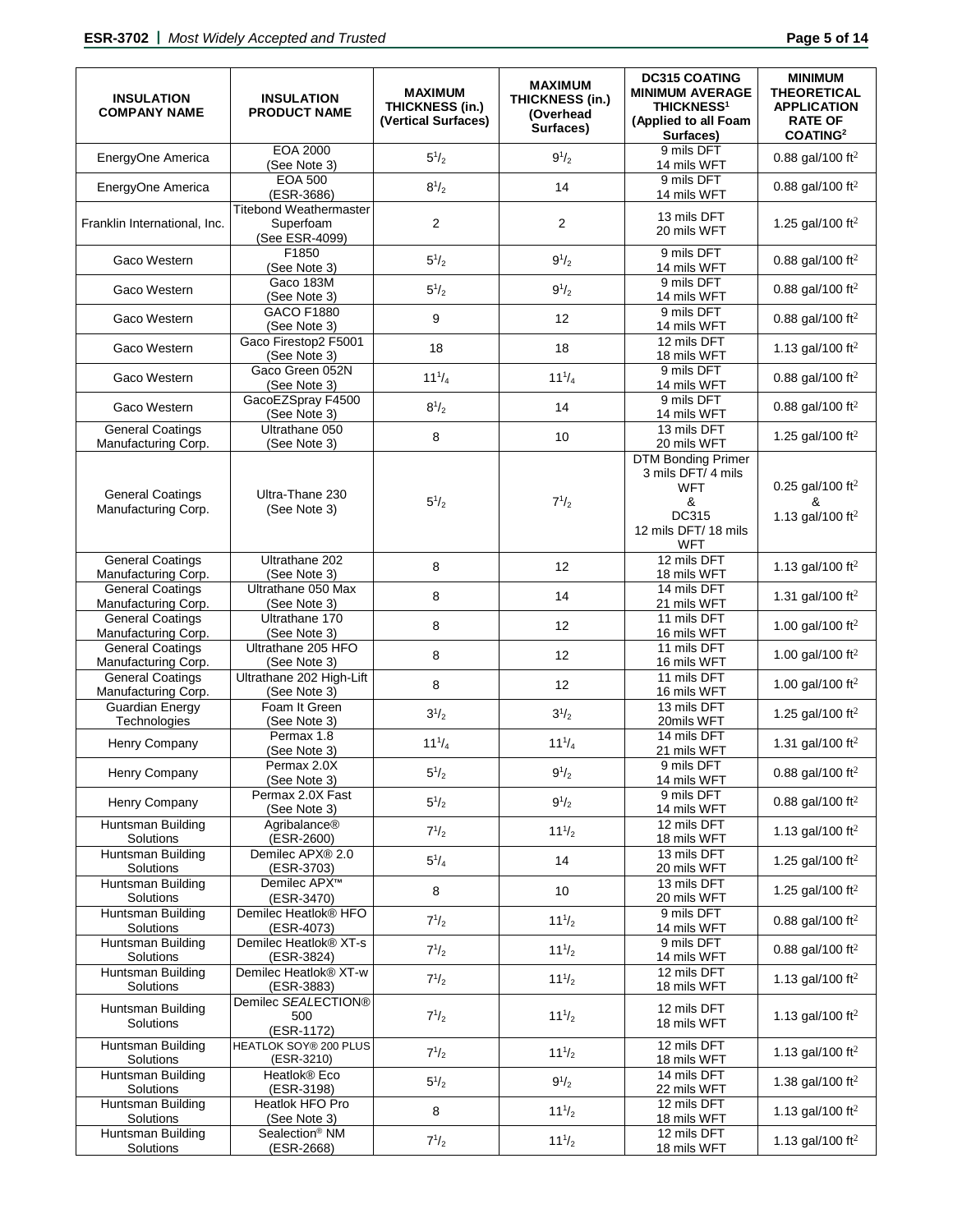| <b>INSULATION</b><br><b>COMPANY NAME</b> | <b>INSULATION</b><br><b>PRODUCT NAME</b>                      | <b>MAXIMUM</b><br><b>THICKNESS (in.)</b><br>(Vertical Surfaces) | <b>MAXIMUM</b><br>THICKNESS (in.)<br>(Overhead<br>Surfaces) | <b>DC315 COATING</b><br><b>MINIMUM AVERAGE</b><br><b>THICKNESS<sup>1</sup></b><br>(Applied to all Foam<br>Surfaces) | <b>MINIMUM</b><br><b>THEORETICAL</b><br><b>APPLICATION</b><br><b>RATE OF</b><br>COATING <sup>2</sup> |
|------------------------------------------|---------------------------------------------------------------|-----------------------------------------------------------------|-------------------------------------------------------------|---------------------------------------------------------------------------------------------------------------------|------------------------------------------------------------------------------------------------------|
| Huntsman Building<br>Solutions           | LD C 50 No Mix<br>(See Note 3)                                | $8^{1/2}$                                                       | 14                                                          | 9 mils DFT<br>14 mils WFT                                                                                           | 0.88 gal/100 ft <sup>2</sup>                                                                         |
| Huntsman Building<br>Solutions           | Classic<br>(ESR-1826)                                         | $8^{1/2}$                                                       | 14                                                          | 9 mils DFT<br>14 mils WFT                                                                                           | 0.88 gal/100 ft <sup>2</sup>                                                                         |
| Huntsman Building<br>Solutions           | <b>Classic Plus</b><br>(ESR-1826)                             | $8^{1/2}$                                                       | 14                                                          | 9 mils DFT<br>14 mils WFT                                                                                           | 0.88 gal/100 ft <sup>2</sup>                                                                         |
| Huntsman Building<br>Solutions           | <b>Classic Ultra</b><br>(ESR-1826)                            | $8^{1/2}$                                                       | 14                                                          | 9 mils DFT<br>14 mils WFT                                                                                           | 0.88 gal/100 ft <sup>2</sup>                                                                         |
| Huntsman Building<br>Solutions           | <b>Classic Ultra Select</b><br>(ESR-1826)                     | $8^{1/2}$                                                       | 14                                                          | 9 mils DFT<br>14 mils WFT                                                                                           | 0.88 gal/100 ft <sup>2</sup>                                                                         |
| Huntsman Building<br>Solutions           | Icynene MD-C-200<br>(ESR-3199)                                | 6                                                               | 10                                                          | 14 mils DFT<br>22 mils WFT                                                                                          | 1.38 gal/100 ft <sup>2</sup>                                                                         |
| Huntsman Building<br>Solutions           | ProSeal HFO<br>(See Note 3)                                   | $5^{1/2}$                                                       | $9^{1/2}$                                                   | 9 mils DFT<br>14 mils WFT                                                                                           | 0.88 gal/100 ft <sup>2</sup>                                                                         |
| Huntsman Building<br>Solutions           | ProSeal Max HFC<br>(See Note 3)                               | 6                                                               | $9^{1/2}$                                                   | 9 mils DFT<br>14 mils WFT                                                                                           | 0.88 gal/100 ft <sup>2</sup>                                                                         |
| Huntsman Building<br>Solutions           | Foam-Lok FL 450<br>(ESR-4242)                                 | $8^{1/2}$                                                       | 14                                                          | 9 mils DFT<br>14 mils WFT                                                                                           | 0.88 gal/100 ft <sup>2</sup>                                                                         |
| Huntsman Building<br>Solutions           | Prime Gold<br>(See Note 3)                                    | $8^{1/2}$                                                       | 14                                                          | 9 mils DFT<br>14 mils WFT                                                                                           | 0.88 gal/100 ft <sup>2</sup>                                                                         |
| Huntsman Building<br>Solutions           | Foam-Lok FL2000<br>(ESR-2629)                                 | $5^{1/2}$                                                       | $9^{1/2}$                                                   | 9 mils DFT<br>14 mils WFT                                                                                           | 0.88 gal/100 ft <sup>2</sup>                                                                         |
| Huntsman Building<br>Solutions           | Foam-Lok FL500<br>(ESR-2847)                                  | $8^{1/2}$                                                       | 14                                                          | 9 mils DFT<br>14 mils WFT                                                                                           | 0.88 gal/100 ft <sup>2</sup>                                                                         |
| Huntsman Building<br>Solutions           | Lapolla FL 2000 4G<br>(See Note 3)                            | $5^{1/2}$                                                       | $9^{1/2}$                                                   | 9 mils DFT<br>14 mils WFT                                                                                           | 0.88 gal/100 ft <sup>2</sup>                                                                         |
| Huntsman Building<br>Solutions           | Lapolla Foam-Lok FL 750<br>(ESR-4322)                         | $8^{1/2}$                                                       | 14                                                          | 9 mils DFT<br>14 mils WFT                                                                                           | 0.88 gal/100 ft <sup>2</sup>                                                                         |
| Huntsman Building<br>Solutions           | Foam-Lok FL2000-3G<br>(ESR-4501)                              | $5^{1/2}$                                                       | $9^{1/2}$                                                   | 9 mils DFT<br>14 mils WFT                                                                                           | 0.88 gal/100 ft <sup>2</sup>                                                                         |
| ICP Adhesives & Sealants,<br>Inc.        | Handi-Foam E-84 Class<br>1(A) Spray Foam System<br>(ESR-2717) | $3^{1/2}$                                                       | $3^{1/2}$                                                   | 13 mils DFT<br>20mils WFT                                                                                           | 1.25 gal/100 ft <sup>2</sup>                                                                         |
| ICP Adhesives & Sealants.<br>Inc.        | Handi-Foam E-84 HFO<br>(See Note 3)                           | 4                                                               | 4                                                           | 12 mils DFT<br>18 mils WFT                                                                                          | 1.13 gal/100 ft <sup>2</sup>                                                                         |
| Icynene, Inc.                            | Icynene ProSeal<br>(ESR-3500)                                 | $5^{1/2}$                                                       | $9^{1/2}$                                                   | 9 mils DFT<br>14 mils WFT                                                                                           | 0.88 gal/100 ft <sup>2</sup>                                                                         |
| Icynene, Inc.                            | Icynene ProSeal LE<br>(ESR-3500)                              | $5^{1/2}$                                                       | $9^{1/2}$                                                   | 9 mils DFT<br>14 mils WFT                                                                                           | 0.88 gal/100 ft <sup>2</sup>                                                                         |
| Johns Manville                           | <b>JM Corbond III</b><br>(See Note 3)                         | $5^{1/2}$                                                       | $9^{1/2}$                                                   | 9 mils DFT<br>14 mils WFT                                                                                           | 0.88 gal/100 ft <sup>2</sup>                                                                         |
| Johns Manville                           | JM Corbond MCS™<br>(See Note 3)                               | $7^{1}/_{4}$                                                    | $9^{1/4}$                                                   | 14 mils DFT<br>22 mils WFT                                                                                          | 1.38 gal/100 ft <sup>2</sup>                                                                         |
| Johns Manville                           | JM Corbond oc<br>(See Note 3)                                 | $7^{1/2}$                                                       | $11^{1/2}$                                                  | 12 mils DFT<br>18 mils WFT                                                                                          | 1.13 gal/100 ft <sup>2</sup>                                                                         |
| Johns Manville                           | JM Corbond ocx SPF<br>(See Note 3)                            | 9                                                               | 14                                                          | 9 mils DFT<br>14 mils WFT                                                                                           | 0.88 gal/100 ft <sup>2</sup>                                                                         |
| Johns Manville                           | JM MCS+<br>(See Note 3)                                       | $5^{1}/_{2}$                                                    | $9^{1/2}$                                                   | 9 mils DFT<br>14 mils WFT                                                                                           | 0.88 gal/100 ft <sup>2</sup>                                                                         |
| Johns Manville                           | JM Gen IV<br>(See Note 3)                                     | $5^{1/2}$                                                       | $9^{1/2}$                                                   | 9 mils DFT<br>14 mils WFT                                                                                           | 0.88 gal/100 ft <sup>2</sup>                                                                         |
| Natural Polymers, LLC                    | Natural-Therm <sup>™</sup> 0.5 IB<br>(See Note 3)             | $9^{1/2}$                                                       | $14^{1/2}$                                                  | 9 mils DFT<br>14 mils WFT                                                                                           | 0.88 gal/100 ft <sup>2</sup>                                                                         |
| Natural Polymers, LLC                    | Natural-Therm™ 0.50 PCF<br>(See Note 3)                       | $9^{1/2}$                                                       | $14^{1/2}$                                                  | 9 mils DFT<br>14 mils WFT                                                                                           | 0.88 gal/100 ft <sup>2</sup>                                                                         |
| Natural Polymers, LLC                    | Natural-Therm <sup>™</sup> 2.0 IBS<br>(See Note 3)            | $5^{1/2}$                                                       | $9^{1/2}$                                                   | 9 mils DFT<br>14 mils WFT                                                                                           | 0.88 gal/100 ft <sup>2</sup>                                                                         |
| Natural Polymers, LLC                    | Natural-Therm <sup>™</sup> 2.0 IBW<br>(See Note 3)            | $5^{1/2}$                                                       | $9^{1/2}$                                                   | 9 mils DFT<br>14 mils WFT                                                                                           | 0.88 gal/100 ft <sup>2</sup>                                                                         |
| Natural Polymers, LLC                    | Natural-Therm <sup>™</sup> Light<br>(See Note 3)              | $9^{1/2}$                                                       | $14^{1/2}$                                                  | 9 mils DFT<br>14 mils WFT                                                                                           | 0.88 gal/100 ft <sup>2</sup>                                                                         |
| Natural Polymers, LLC                    | Natural-Therm <sup>™</sup> ZERO<br>(See Note 3)               | $5^{1/2}$                                                       | $9^{1/2}$                                                   | 9 mils DFT<br>14 mils WFT                                                                                           | 0.88 gal/100 ft <sup>2</sup>                                                                         |
| Natural Polymers, LLC                    | Natural-Therm® 2.0 HFO<br><b>IBW IBS</b><br>(See Note 3)      | $7^{1/2}$                                                       | $11^{1/2}$                                                  | 12 mils DFT<br>18 mils WFT                                                                                          | 1.13 gal/100 ft <sup>2</sup>                                                                         |
| Natural Polymers, LLC                    | Ultra Pure LD<br>(See Note 3)                                 | $9^{1/2}$                                                       | $14^{1/2}$                                                  | 9 mils DFT<br>14 mils WFT                                                                                           | 0.88 gal/100 ft <sup>2</sup>                                                                         |
| Natural Polymers, LLC                    | Ultra Pure HD<br>(See Note 3)                                 | $7^{1/2}$                                                       | $11^{1/2}$                                                  | 12 mils DFT<br>18 mils WFT                                                                                          | 1.13 gal/100 ft <sup>2</sup>                                                                         |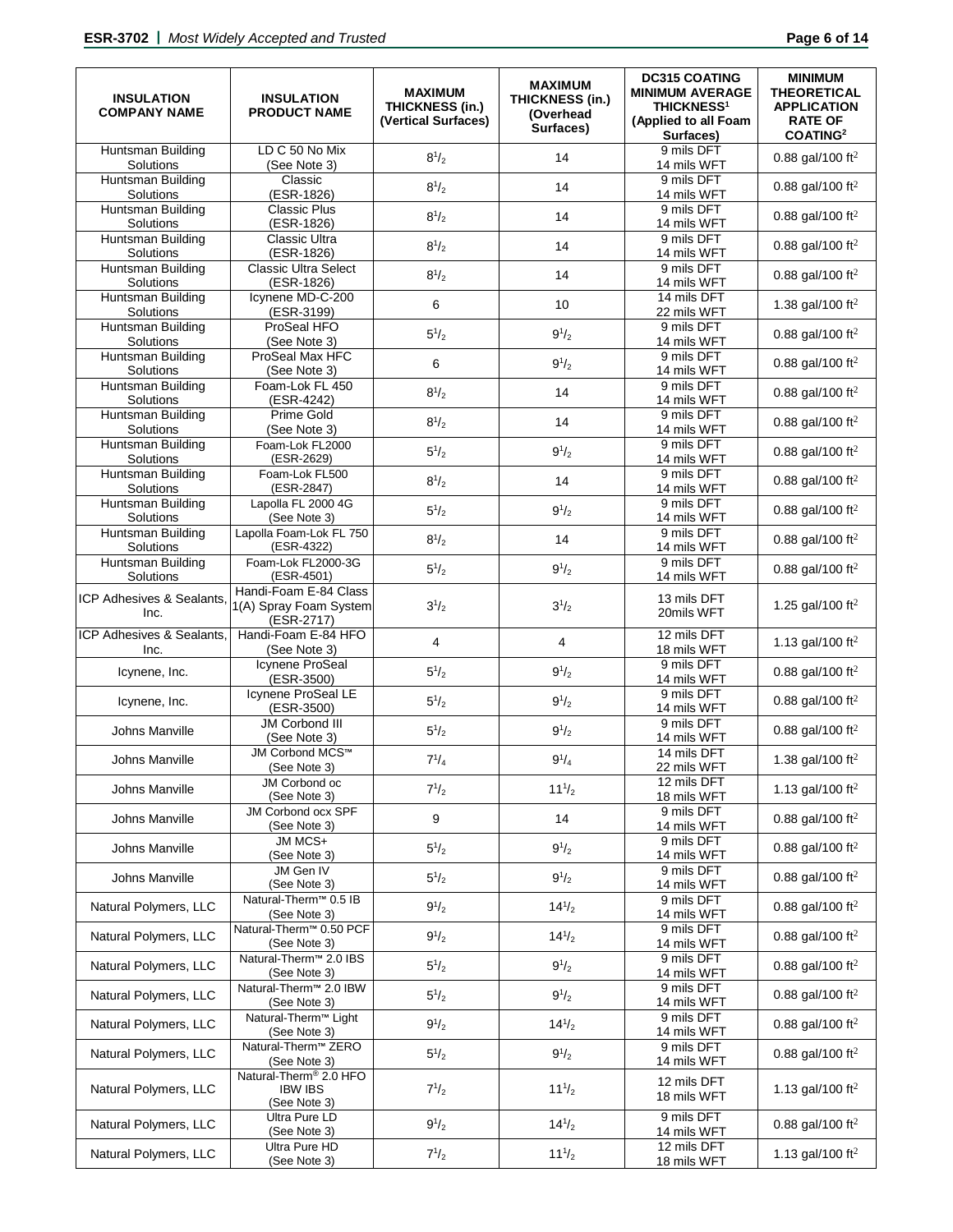| <b>INSULATION</b><br><b>COMPANY NAME</b> | <b>INSULATION</b><br><b>PRODUCT NAME</b>  | <b>MAXIMUM</b><br><b>THICKNESS (in.)</b><br>(Vertical Surfaces) | <b>MAXIMUM</b><br>THICKNESS (in.)<br>(Overhead<br>Surfaces) | <b>DC315 COATING</b><br><b>MINIMUM AVERAGE</b><br><b>THICKNESS<sup>1</sup></b><br>(Applied to all Foam<br>Surfaces) | <b>MINIMUM</b><br><b>THEORETICAL</b><br><b>APPLICATION</b><br><b>RATE OF</b><br><b>COATING2</b> |
|------------------------------------------|-------------------------------------------|-----------------------------------------------------------------|-------------------------------------------------------------|---------------------------------------------------------------------------------------------------------------------|-------------------------------------------------------------------------------------------------|
| North American Spray<br>Foam Polymers    | EcoPolySeal<br>(ESR-4483)                 | $7^{1/2}$                                                       | $11^{1/2}$                                                  | 12 mils DFT<br>18 mils WFT                                                                                          | 1.13 gal/100 ft <sup>2</sup>                                                                    |
| North American Spray<br>Foam Polymers    | <b>EPS 2000</b><br>(ESR-4484)             | $7^{1/2}$                                                       | $11^{1/2}$                                                  | 12 mils DFT<br>18 mils WFT                                                                                          | 1.13 gal/100 ft <sup>2</sup>                                                                    |
| Nu-Wool Company<br>Incorporated          | Nu-Seal 0.5<br>(See Note 3)               | $9^{1/2}$                                                       | $14^{1/2}$                                                  | 9 mils DFT<br>14 mils WFT                                                                                           | 0.88 gal/100 ft <sup>2</sup>                                                                    |
| Nu-Wool Company<br>Incorporated          | Nu-Seal 2.0 W<br>(See Note 3)             | $5^{1/2}$                                                       | 14                                                          | 9 mils DFT<br>14 mils WFT                                                                                           | 0.88 gal/100 ft <sup>2</sup>                                                                    |
| PCC Prodex Sp. z.o.o.                    | Crossin 450<br>(See Note 3)               | 8                                                               | 14                                                          | 12 mils DFT<br>18 mils WFT                                                                                          | 1.13 gal/100 ft <sup>2</sup>                                                                    |
| Polygreen Solutions                      | GreenSeal 44<br>(See Note 3)              | 8                                                               | 14                                                          | 12 mils DFT<br>18 mils WFT                                                                                          | 1.13 gal/100 ft <sup>2</sup>                                                                    |
| Preferred Solutions, Inc.                | Staycell <sup>®</sup> 302<br>(See Note 3) | $5^{1/2}$                                                       | $9^{1/2}$                                                   | 9 mils DFT<br>14 mils WFT                                                                                           | 0.88 gal/100 ft <sup>2</sup>                                                                    |
| Profoam                                  | ProSeal<br>(ESR-3835)                     | $5^{1/2}$                                                       | $9^{1/2}$                                                   | 9 mils DFT<br>14 mils WFT                                                                                           | 0.88 gal/100 ft <sup>2</sup>                                                                    |
| Profoam                                  | <b>ProSeal Plus</b><br>(See Note 3)       | $5^{1/2}$                                                       | $9^{1/2}$                                                   | 9 mils DFT<br>14 mils WFT                                                                                           | 0.88 gal/100 ft <sup>2</sup>                                                                    |
| Profoam                                  | <b>ProFill Plus</b><br>(See Note 3)       | $8^{1/2}$                                                       | 14                                                          | 9 mils DFT<br>14 mils WFT                                                                                           | 0.88 gal/100 ft <sup>2</sup>                                                                    |
| Purinova Sp. z.o.o.                      | Purinova PURIOS 500<br>(ESR-4165)         | 8                                                               | 14                                                          | 12 mils DFT<br>18 mils WFT                                                                                          | 1.13 gal/100 ft <sup>2</sup>                                                                    |
| RHH Foam Systems                         | Versi-Foam Class I<br>(See Note 3)        | $3^{1/2}$                                                       | $3^{1/2}$                                                   | 13 mils DFT<br>20 mils WFT                                                                                          | 1.25 gal/100 ft <sup>2</sup>                                                                    |
| Rhino Linings Corporation                | ThermalGuard CC2<br>(ESR-2100)            | $5^{1/2}$                                                       | $9^{1/2}$                                                   | 9 mils DFT<br>14 mils WFT                                                                                           | 0.88 gal/100 ft <sup>2</sup>                                                                    |
| Rhino Linings Corporation                | ThermalGuard OC.5<br>(ESR-2100)           | $7^{1/2}$                                                       | $11^{1/2}$                                                  | 13 mils DFT<br>18 mils WFT                                                                                          | 1.13 gal/100 ft <sup>2</sup>                                                                    |
| <b>SES Foam</b>                          | Nexseal 2.0<br>(See Note 3)               | $5^{1/2}$                                                       | $9^{1/2}$                                                   | 9 mils DFT<br>14 mils WFT                                                                                           | 0.88 gal/100 ft <sup>2</sup>                                                                    |
| <b>SES Foam</b>                          | Nexseal 2.0 LE<br>(See Note 3)            | $5^{1/2}$                                                       | $9^{1/2}$                                                   | 9 mils DFT<br>14 mils WFT                                                                                           | 0.88 gal/100 ft <sup>2</sup>                                                                    |
| <b>SES Foam</b>                          | <b>SES 2.0</b><br>(See Note 3)            | $5^{1/2}$                                                       | $9^{1/2}$                                                   | 9 mils DFT<br>14 mils WFT                                                                                           | 0.88 gal/100 ft <sup>2</sup>                                                                    |
| <b>SES Foam</b>                          | <b>SES 2.0 LE</b><br>(See Note 3)         | $5^{1/2}$                                                       | $9^{1/2}$                                                   | 9 mils DFT<br>14 mils WFT                                                                                           | 0.88 gal/100 ft <sup>2</sup>                                                                    |
| <b>SES Foam</b>                          | SES Foam Easyseal 0.5 lb<br>(See Note 3)  | $8^{1/2}$                                                       | 14                                                          | 9 mils DFT<br>14 mils WFT                                                                                           | 0.88 gal/100 ft <sup>2</sup>                                                                    |
| <b>SES Foam</b>                          | Sucraseal <sup>™</sup> 0.5<br>(ESR-3375)  | 9                                                               | 14                                                          | 9 mils DFT<br>14 mils WFT                                                                                           | 0.88 gal/100 ft <sup>2</sup>                                                                    |
| Soprema                                  | SupraSeal<br>(See Note 3)                 | $7^{1/4}$                                                       | $7^{1/4}$                                                   | 12 mils DFT<br>18 mils WFT                                                                                          | 1.13 gal/100 ft <sup>2</sup>                                                                    |
| Specialty Products, Inc.<br>(S.P.1)      | Envelo-Seal™ 0.5 OC<br>(See Note 3)       | $9^{1/2}$                                                       | $14^{1/2}$                                                  | 9 mils DFT<br>14 mils WFT                                                                                           | 0.88 gal/100 ft <sup>2</sup>                                                                    |
| Specialty Products, Inc.<br>(S.P.1)      | Envelo-Seal™ 2.0 IBW<br>(See Note 3)      | $5^{1/2}$                                                       | 14                                                          | 9 mils DFT<br>14 mils WFT                                                                                           | 0.88 gal/100 ft <sup>2</sup>                                                                    |
| Sustainable Polymer<br>Products          | 0.5 OC<br>(See Note 3)                    | $8^{1/2}$                                                       | 14                                                          | 9 mils DFT<br>14 mils WFT                                                                                           | 0.88 gal/100 ft <sup>2</sup>                                                                    |
| Sustainable Polymer<br>Products          | 0.5 OCX<br>(See Note 3)                   | 9                                                               | 14                                                          | 9 mils DFT<br>14 mils WFT                                                                                           | 0.88 gal/100 ft <sup>2</sup>                                                                    |
| Sustainable Polymer<br>Products          | 2.0 CC<br>(See Note 3)                    | $5^{1/2}$                                                       | $9^{1/2}$                                                   | 9 mils DFT<br>14 mils WFT                                                                                           | 0.88 gal/100 ft <sup>2</sup>                                                                    |
| SWD Urethane                             | Quik-Shield 100X<br>(See Note 3)          | $\overline{7}$                                                  | 11                                                          | 12 mils DFT<br>18 mils WFT                                                                                          | 1.13 gal/100 ft <sup>2</sup>                                                                    |
| SWD Urethane                             | Quik-Shield 104<br>(See Note 3)           | 8                                                               | 14                                                          | 12 mils DFT<br>18 mils WFT                                                                                          | 1.13 gal/100 ft <sup>2</sup>                                                                    |
| SWD Urethane                             | Quik-Shield 106<br>(See Note 3)           | $11^{1}/_{4}$                                                   | $11^{1}/_{4}$                                               | 15 mils DFT<br>24 mils WFT                                                                                          | 1.50 gal/100 ft <sup>2</sup>                                                                    |
| <b>SWD Urethane</b>                      | Quik-Shield 108<br>(See Note 3)           | $8^{1/2}$                                                       | 14                                                          | 9 mils DFT<br>14 mils WFT                                                                                           | 0.88 gal/100 ft <sup>2</sup>                                                                    |
| SWD Urethane                             | Quik-Shield 112<br>(See Note 3)           | $5^{1/2}$                                                       | $9^{1/2}$                                                   | 9 mils DFT<br>14 mils WFT                                                                                           | 0.88 gal/100 ft <sup>2</sup>                                                                    |
| SWD Urethane                             | Quik-Shield 118<br>(See Note 3)           | $5^{1/2}$                                                       | $9^{1/2}$                                                   | 9 mils DFT<br>14 mils WFT                                                                                           | 0.88 gal/100 ft <sup>2</sup>                                                                    |
| SWD Urethane                             | Quik-Shield 144<br>(See Note 3)           | $5^{1}/_{2}$                                                    | $9^{1/2}$                                                   | 9 mils DFT<br>14 mils WFT                                                                                           | 0.88 gal/100 ft <sup>2</sup>                                                                    |
| The Spray Market                         | <b>SPM-200</b><br>(ESR-4195)              | $7^{1/2}$                                                       | $11^{1/2}$                                                  | 9 mils DFT<br>14 mils WFT                                                                                           | 0.88 gal/100 ft <sup>2</sup>                                                                    |
| Thermoseal                               | Thermoseal OCX<br>(See Note 3)            | $7^{1/2}$                                                       | $11^{1/2}$                                                  | 12 mils DFT<br>18 mils WFT                                                                                          | 1.13 gal/100 ft <sup>2</sup>                                                                    |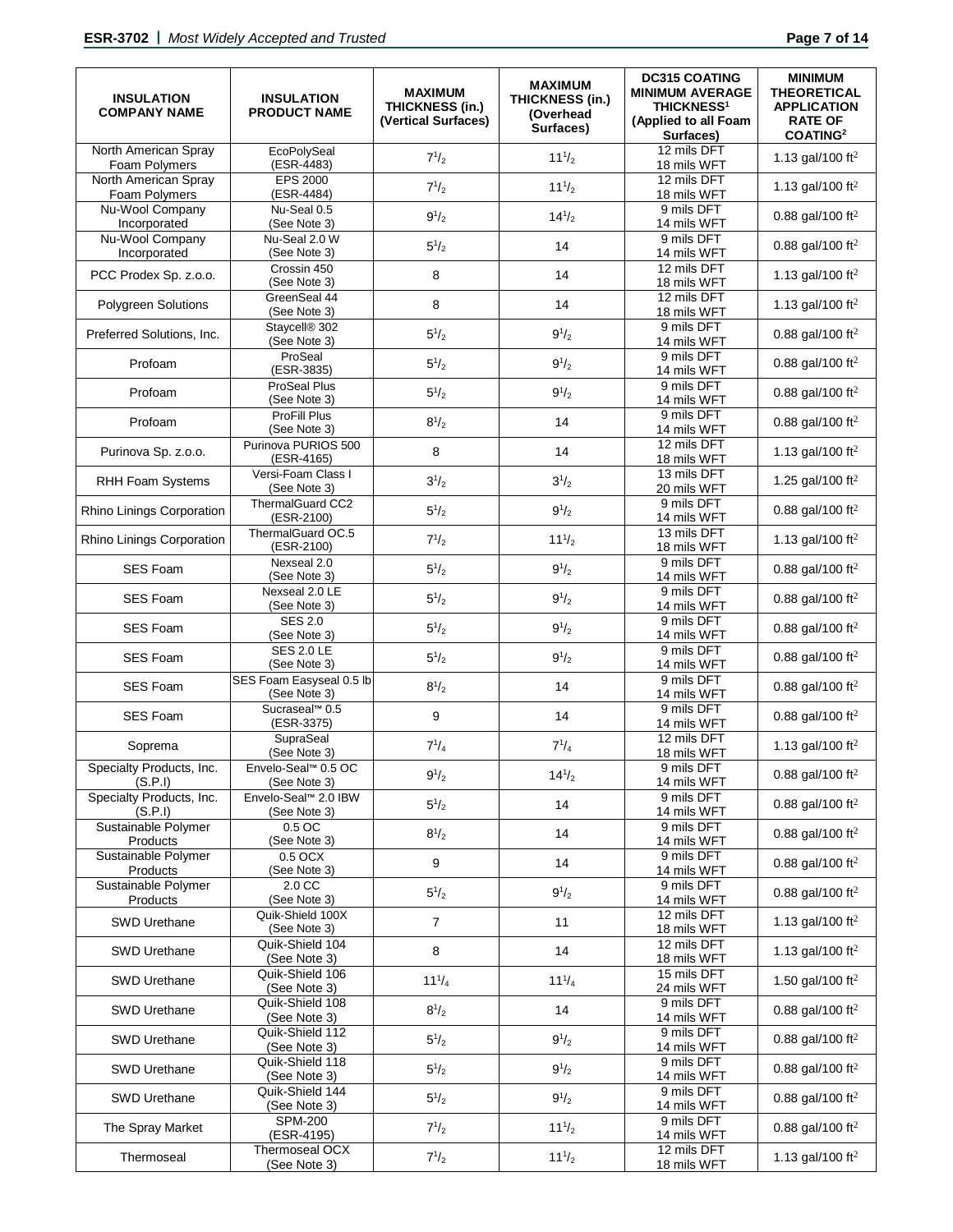| <b>INSULATION</b><br><b>COMPANY NAME</b> | <b>INSULATION</b><br><b>PRODUCT NAME</b>                | <b>MAXIMUM</b><br><b>THICKNESS (in.)</b><br>(Vertical Surfaces) | <b>MAXIMUM</b><br><b>THICKNESS (in.)</b><br>(Overhead<br>Surfaces) | <b>DC315 COATING</b><br><b>MINIMUM AVERAGE</b><br><b>THICKNESS<sup>1</sup></b><br>(Applied to all Foam<br>Surfaces) | <b>MINIMUM</b><br><b>THEORETICAL</b><br><b>APPLICATION</b><br><b>RATE OF</b><br><b>COATING2</b> |
|------------------------------------------|---------------------------------------------------------|-----------------------------------------------------------------|--------------------------------------------------------------------|---------------------------------------------------------------------------------------------------------------------|-------------------------------------------------------------------------------------------------|
| Thermoseal                               | 2000<br>(See Note 3)                                    | $5^{1}/_{2}$                                                    | $9^{1/2}$                                                          | 9 mils DFT<br>14 mils WFT                                                                                           | 0.88 gal/100 ft <sup>2</sup>                                                                    |
| Thermoseal                               | Thermoseal CCX<br>(ESR-4137)                            | $7^{1/2}$                                                       | $11^{1/2}$                                                         | 9 mils DFT<br>14 mils WFT                                                                                           | 0.88 gal/100 ft <sup>2</sup>                                                                    |
| Thermoseal                               | <b>TS 5G</b><br>(See Note 3)                            | $5^{1/2}$                                                       | $9^{1/2}$                                                          | 9 mils DFT<br>14 mils WFT                                                                                           | 0.88 gal/100 ft <sup>2</sup>                                                                    |
| Thermoseal                               | TS One<br>(See Note 3)                                  | $5^{1/2}$                                                       | $9^{1/2}$                                                          | 13 mils DFT<br>20 mils WFT                                                                                          | 1.25 gal/100 ft <sup>2</sup>                                                                    |
| Thermoseal                               | <b>TS360</b><br>(See Note 3)                            | $8^{1/2}$                                                       | 14                                                                 | 13 mils DFT<br>20 mils WFT                                                                                          | 1.25 gal/100 ft <sup>2</sup>                                                                    |
| Thermoseal                               | <b>TS500</b><br>(See Note 3)                            | 8                                                               | 14                                                                 | 12 mils DFT<br>18 mils WFT                                                                                          | 1.13 gal/100 ft <sup>2</sup>                                                                    |
| Thermoseal                               | <b>TS800</b><br>(See Note 3)                            | 8                                                               | 14                                                                 | 12 mils DFT<br>18 mils WFT                                                                                          | 1.13 gal/100 ft <sup>2</sup>                                                                    |
| <b>Universal Polymers</b><br>Corporation | <b>UPC 500</b><br>(ESR-3803)                            | $8^{1/2}$                                                       | 14                                                                 | 12 mils DFT<br>18 mils WFT                                                                                          | 1.13 gal/100 ft <sup>2</sup>                                                                    |
| <b>Universal Polymers</b><br>Corporation | UPC 2.0 High Lift<br>(See Note 3)                       | 8                                                               | 12                                                                 | 11 mils DFT<br>16 mils WFT                                                                                          | 1.00 gal/100 ft <sup>2</sup>                                                                    |
| <b>Universal Polymers</b><br>Corporation | <b>UPC 1.7</b><br>(See Note 3)                          | 8                                                               | 12                                                                 | 11 mils DFT<br>16 mils WFT                                                                                          | 1.00 gal/100 ft <sup>2</sup>                                                                    |
| <b>Universal Polymers</b><br>Corporation | <b>UPC 2.0</b><br>(See Note 3)                          | 8                                                               | 12                                                                 | 12 mils DFT<br>18 mils WFT                                                                                          | 1.13 gal/100 ft <sup>2</sup>                                                                    |
| <b>Universal Polymers</b><br>Corporation | <b>UPC 500 Max</b><br>(See Note 3)                      | 8                                                               | 14                                                                 | 14 mils DFT<br>21 mils WFT                                                                                          | 1.31 gal/100 ft <sup>2</sup>                                                                    |
| <b>Universal Polymers</b><br>Corporation | UPC 2.0 HFO<br>(See Note 3)                             | 8                                                               | 12                                                                 | 11 mils DFT<br>16 mils WFT                                                                                          | 1.00 gal/100 ft <sup>2</sup>                                                                    |
| Urethane Technology<br>Company, Inc.     | UTC 7040-0.5<br>(ESR-3244)                              | $5^{1}/_{2}$                                                    | $14^{3}/_{4}$                                                      | 14 mils DFT<br>20 mils WFT                                                                                          | 1.25 gal/100 ft <sup>2</sup>                                                                    |
| Urethane Technology<br>Company, Inc.     | UTC 7041-0.5<br>(ESR-3244)                              | $5^{1/2}$                                                       | $14^{3}/_{4}$                                                      | 14 mils DFT<br>20 mils WFT                                                                                          | 1.25 gal/100 ft <sup>2</sup>                                                                    |
| Victory Polymers Corp.                   | VPC-HFO<br>(ESR-4491)                                   | $7^{1/4}$                                                       | $7^{1/4}$                                                          | 12 mils DFT<br>18 mils WFT                                                                                          | 1.13 gal/100 ft <sup>2</sup>                                                                    |
| Victory Polymers Corp.                   | VPC-50 OCHY<br>(ESR-4502)                               | $8^{1/2}$                                                       | $11^{1/2}$                                                         | 9 mils DFT<br>14 mils WFT                                                                                           | 0.88 gal/100 ft <sup>2</sup>                                                                    |
| Victory Polymers Inc.                    | VPC-CC SuperLift and<br>VPC-CC SuperYield<br>(ESR-4334) | $7^{1/2}$                                                       | $11^{1/2}$                                                         | 12 mils DFT<br>18 mils WFT                                                                                          | 1.13 gal/100 ft <sup>2</sup>                                                                    |
| Victory Polymers Inc.                    | VPC-OneStroke<br>(See Note 3)                           | $7^{1/2}$                                                       | $11^{1/2}$                                                         | 12 mils DFT<br>18 mils WFT                                                                                          | 1.13 gal/100 ft <sup>2</sup>                                                                    |
| Victory Polymers Inc.                    | VPC-HiR-OC<br>(See Note 3)                              | $8^{1/2}$                                                       | $11^{1/2}$                                                         | 9 mils DFT<br>14 mils WFT                                                                                           | 0.88 gal/100 ft <sup>2</sup>                                                                    |
| Victory Polymers Inc.                    | VPC-50NF<br>$(ESR-4657)$                                | $7^{1/2}$                                                       | $11^{1/2}$                                                         | 12 mils DFT<br>18 mils WFT                                                                                          | 1.13 gal/100 ft <sup>2</sup>                                                                    |
| Volatile Free, Inc.                      | <b>VFI-714</b><br>(See Note 3)                          | $5^{1}/_{2}$                                                    | $9^{1/2}$                                                          | 9 mils DFT<br>14 mils WFT                                                                                           | 0.88 gal/100 ft <sup>2</sup>                                                                    |
| Volatile Free, Inc.                      | <b>VFI-716</b><br>(See Note 3)                          | $8^{1/2}$                                                       | 14                                                                 | 9 mils DFT<br>14 mils WFT                                                                                           | 0.88 gal/100 ft <sup>2</sup>                                                                    |
| <b>Xcelus</b>                            | XLS-2000<br>(See Note 3)                                | $7^{1}/_{4}$                                                    | $7^{1}/_{4}$                                                       | 12 mils DFT<br>18 mils WFT                                                                                          | 1.13 gal/100 ft <sup>2</sup>                                                                    |
| Xcelus                                   | <b>XLS-200</b><br>(See Note 3)                          | $5^{1/2}$                                                       | $9^{1/2}$                                                          | 9 mils DFT<br>14 mils WFT                                                                                           | 0.88 gal/100 ft <sup>2</sup>                                                                    |
| XtremeSeal, LLC                          | XtremeSeal 0.4 LX<br>(See Note 3)                       | $8^{1/2}$                                                       | 14                                                                 | 9 mils DFT<br>14 mils WFT                                                                                           | 0.88 gal/100 ft <sup>2</sup>                                                                    |
| XtremeSeal, LLC                          | XtremeSeal 0.5 LX<br>(See Note 3)                       | $8^{1/2}$                                                       | 14                                                                 | 9 mils DFT<br>14 mils WFT                                                                                           | 0.88 gal/100 ft <sup>2</sup>                                                                    |
| XtremeSeal, LLC                          | XtremeSeal 2.0 LE<br>(See Note 3)                       | $5^{1/2}$                                                       | $9^{1/2}$                                                          | 9 mils DFT<br>14 mils WFT                                                                                           | 0.88 gal/100 ft <sup>2</sup>                                                                    |

For **SI:** 1 inch = 25.4 mm; 1 mil = 0.0254 mm; 1 gallon = 3.38 L; 1 ft<sup>2</sup> = 0.93 m<sup>2</sup>.

# **Notes:**

1DFT = Dry Film Thickness; WFT = Wet Film Thickness

2 As reported in the manufacturer's application instructions. Actual application rate, based upon specific project conditions, must be in accordance with the manufacturer's application instructions.

<sup>3</sup>Evaluation is limited to the NFPA 286 test data for the coated assembly described. Evaluation for compliance of the spray foam insulation with other applicable requirements of AC377 and the IBC and IRC are outside the scope of the report.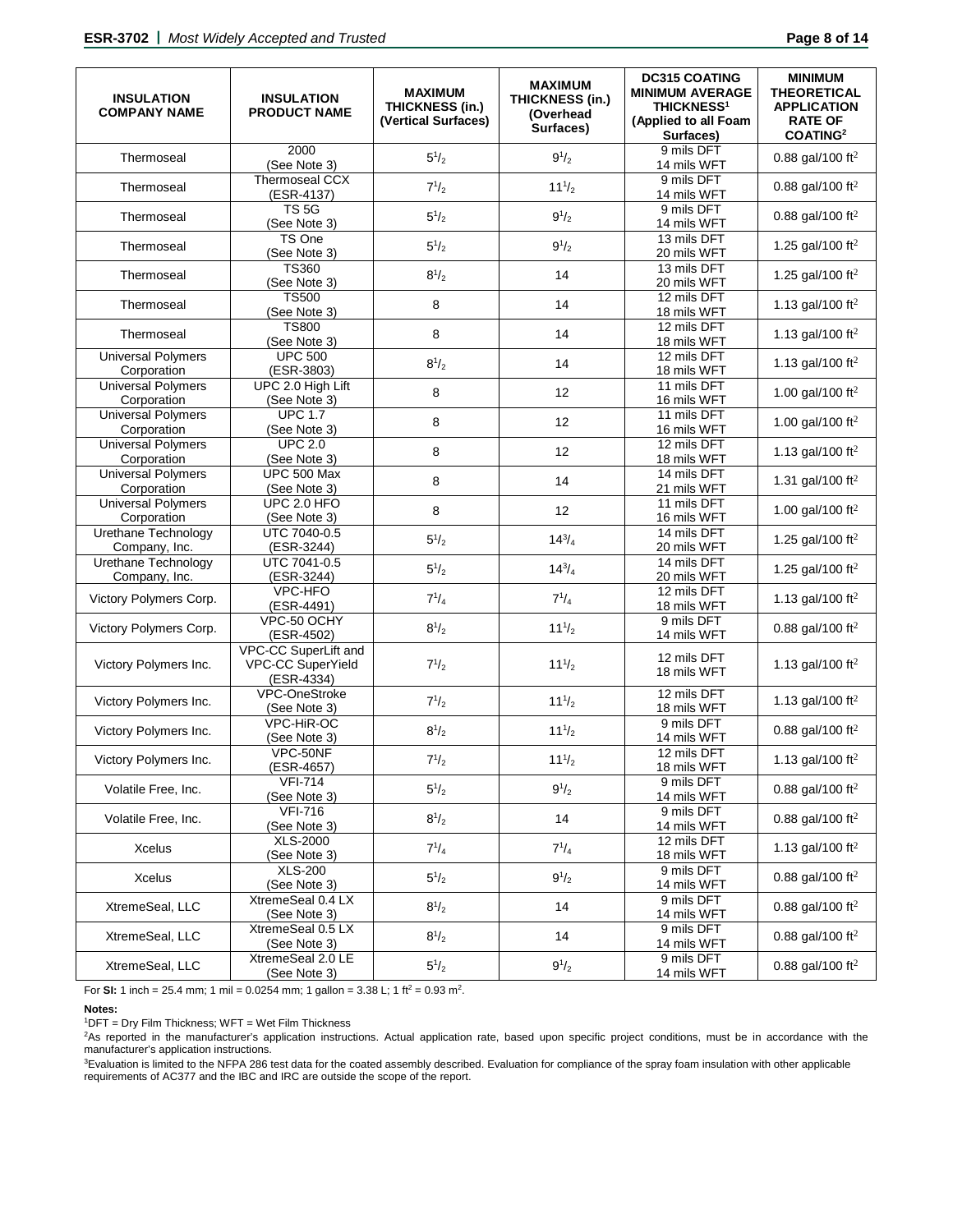#### **TABLE 2—USE OF INSULATION WITHOUT A PRESCRIPTIVE IGNITION BARRIER (TESTED IN ACCORDANCE WITH APPENDIX X OF AC377)**

| <b>INSULATION</b><br><b>COMPANY NAME</b>                            | <b>INSULATION</b><br><b>PRODUCT NAME</b>                                    | <b>MAXIMUM</b><br><b>THICKNESS (in.)</b><br><b>(Vertical Surfaces</b><br>and Attic Floors) | <b>MAXIMUM</b><br><b>THICKNESS (in.)</b><br>(Underside of Roof<br>Sheathing and/or<br>Rafters, Underside<br>of Floors) | <b>DC315 COATING</b><br><b>MINIMUM</b><br><b>AVERAGE</b><br><b>THICKNESS<sup>1</sup></b><br>(Applied to all<br>Foam Surfaces) | <b>MINIMUM</b><br><b>THEORETICAL</b><br><b>APPLICATION</b><br><b>RATE OF</b><br>COATING <sup>2</sup> |
|---------------------------------------------------------------------|-----------------------------------------------------------------------------|--------------------------------------------------------------------------------------------|------------------------------------------------------------------------------------------------------------------------|-------------------------------------------------------------------------------------------------------------------------------|------------------------------------------------------------------------------------------------------|
| <b>Acme Urethanes</b>                                               | <b>WC-50</b><br>(See Note 3)                                                | 8                                                                                          | 14                                                                                                                     | 3 mils DFT<br>4 mils WFT                                                                                                      | 0.25 gal/100 ft <sup>2</sup>                                                                         |
| <b>Barnhardt Manufacturing</b><br>Company dba NCFI<br>Polyurethanes | InsulStar® Light (12-008)<br>(See Note 3)                                   | 8                                                                                          | 14                                                                                                                     | 4 mils DFT<br>7 mils WFT                                                                                                      | 0.44 gal/100 ft <sup>2</sup>                                                                         |
| <b>BASF Corporation</b>                                             | <b>ENERTITE® G</b><br>(ESR-3102)                                            | $11^{1/2}$                                                                                 | $15^{1/2}$                                                                                                             | 3 mils DFT<br>4 mils WFT                                                                                                      | 0.25 gal/100 ft <sup>2</sup>                                                                         |
| <b>BASF Corporation</b>                                             | <b>ENERTITE® NM</b><br>(ESR-3102)                                           | $11^{1/2}$                                                                                 | $15^{1/2}$                                                                                                             | 3 mils DFT<br>4 mils WFT                                                                                                      | 0.25 gal/100 ft <sup>2</sup>                                                                         |
| <b>BASF Corporation</b>                                             | SPRAYTITE 158<br>(ESR-2642)                                                 | $5^{1/2}$                                                                                  | $11^{1/2}$                                                                                                             | 3 mils DFT<br>4 mils WFT                                                                                                      | 0.25 gal/100 ft <sup>2</sup>                                                                         |
| <b>BASF Corporation</b>                                             | SPRAYTITE 178<br>(ESR-2642)                                                 | $5^{1/2}$                                                                                  | $11^{1/2}$                                                                                                             | 3 mils DFT<br>4 mils WFT                                                                                                      | 0.25 gal/100 ft <sup>2</sup>                                                                         |
| <b>BASF Corporation</b>                                             | SPRAYTITE 81205<br>(See Note 3)                                             | $5^{1/2}$                                                                                  | $11^{1/2}$                                                                                                             | 3 mils DFT<br>4 mils WFT                                                                                                      | 0.25 gal/100 ft <sup>2</sup>                                                                         |
| <b>BASF Corporation</b>                                             | SPRAYTITE 81206<br>(ESR-2642)                                               | $5^{1}/_{2}$                                                                               | $11^{1/2}$                                                                                                             | 3 mils DFT<br>4 mils WFT                                                                                                      | 0.25 gal/100 ft <sup>2</sup>                                                                         |
| <b>BASF Corporation</b>                                             | <b>SPRAYTITE SP</b><br>(ESR-2642)                                           | $5^{1}/_{2}$                                                                               | $11^{1/2}$                                                                                                             | 3 mils DFT<br>4 mils WFT                                                                                                      | 0.25 gal/100 ft <sup>2</sup>                                                                         |
| <b>BASF Corporation</b>                                             | WALLTITE HP+<br>(ESR-2642)                                                  | $5^{1/2}$                                                                                  | $11^{1/2}$                                                                                                             | 3 mils DFT<br>4 mils WFT                                                                                                      | 0.25 gal/100 ft <sup>2</sup>                                                                         |
| <b>BASF Corporation</b>                                             | <b>WALLTITE US</b><br>(ESR-2642)                                            | $5^{1}/_{2}$                                                                               | $11^{1/2}$                                                                                                             | 3 mils DFT<br>4 mils WFT                                                                                                      | 0.25 gal/100 ft <sup>2</sup>                                                                         |
| <b>BASF Corporation</b>                                             | <b>WALLTITE US-N</b><br>(See Note 3)                                        | $5^{1/2}$                                                                                  | $11^{1/2}$                                                                                                             | 3 mils DFT<br>4 mils WFT                                                                                                      | 0.25 gal/100 ft <sup>2</sup>                                                                         |
| Carlisle Spray Foam<br>Insulation                                   | Foamsulate 50<br>(See Note 3)                                               | 12                                                                                         | 12                                                                                                                     | 3 mils DFT<br>4 mils WFT                                                                                                      | 0.25 gal/100 ft <sup>2</sup>                                                                         |
| Carlisle Spray Foam<br>Insulation                                   | Foamsulate 70<br>(See Note 3)                                               | 14                                                                                         | 14                                                                                                                     | 3 mils DFT<br>4 mils WFT                                                                                                      | 0.25 gal/100 ft <sup>2</sup>                                                                         |
| Carlisle Spray Foam<br>Insulation                                   | SealTite PRO No Mix<br>(See Note 3)                                         | 12                                                                                         | 12                                                                                                                     | 3 mils DFT<br>4 mils WFT                                                                                                      | 0.25 gal/100 ft <sup>2</sup>                                                                         |
| Carlisle Spray Foam<br>Insulation                                   | SealTite PRO No Trim 21<br>(See Note 3)                                     | 14                                                                                         | 14                                                                                                                     | 3 mils DFT<br>4 mils WFT                                                                                                      | 0.25 gal/100 ft <sup>2</sup>                                                                         |
| <b>Creative Polymer Solutions</b>                                   | Accufoam CC<br>(See Note 3)                                                 | $5^{1/2}$                                                                                  | $9^{1/2}$                                                                                                              | 3 mils DFT<br>4 mils WFT                                                                                                      | 0.25 gal/100 ft <sup>2</sup>                                                                         |
| <b>Creative Polymer Solutions</b>                                   | Accufoam OC<br>(See Note 3)                                                 | 8                                                                                          | 14                                                                                                                     | 3 mils DFT<br>4 mils WFT                                                                                                      | 0.25 gal/100 ft <sup>2</sup>                                                                         |
| DAP Foam, Inc.                                                      | <b>TNF Class I FR HFO</b><br>Spray Foam System<br>(See Note 3)              | $3^{1}/_{4}$                                                                               | $3^{1}/_{4}$                                                                                                           | 4 mils DFT<br>6 mils WFT                                                                                                      | 0.38 gal/100 ft <sup>2</sup>                                                                         |
| Gaco Western                                                        | Gaco Green 052N<br>(See Note 3)                                             | $11^{1}/_{4}$                                                                              | $11^{1}/_{4}$                                                                                                          | 3 mils DFT<br>4 mils WFT                                                                                                      | 0.25 gal/100 ft <sup>2</sup>                                                                         |
| Gaco Western                                                        | GacoEZSpray F4500<br>(See Note 3)                                           | 12                                                                                         | 16                                                                                                                     | 3 mils DFT<br>4 mils WFT                                                                                                      | 0.25 gal/100 ft <sup>2</sup>                                                                         |
| <b>General Coatings</b><br>Manufacturing Corp.                      | Ultrathane 050<br>(See Note 3)                                              | 6                                                                                          | 8                                                                                                                      | 3 mils DFT<br>4 mils WFT                                                                                                      | 0.25 gal/100 ft <sup>2</sup>                                                                         |
| <b>General Coatings</b><br>Manufacturing Corp.                      | Ultra-Thane 230<br>(See Note 3)                                             | $7^{1/2}$                                                                                  | $11^{1/2}$                                                                                                             | 3 mils DFT<br>4 mils WFT                                                                                                      | 0.25 gal/100 ft <sup>2</sup>                                                                         |
| <b>General Coatings</b><br>Manufacturing Corp.                      | Ultra-Thane 202<br>(See Note 3)                                             | $7^{1/2}$                                                                                  | $11^{1/2}$                                                                                                             | 3 mils DFT<br>4 mils WFT                                                                                                      | 0.25 gal/100 ft <sup>2</sup>                                                                         |
| <b>General Coatings</b><br>Manufacturing Corp.                      | Ultra-Thane 205<br>HFO/UPC 2.0 HFO<br>(See Note 3)                          | 8                                                                                          | 12                                                                                                                     | 4 mils DFT<br>6 mils WFT                                                                                                      | 0.38 gal/100 ft <sup>2</sup>                                                                         |
| <b>General Coatings</b><br>Manufacturing Corp.                      | Ultra-Thane 205 HFO<br>High Lift / UPC 2.0 HFO<br>High Lift<br>(See Note 3) | 8                                                                                          | 12                                                                                                                     | 4 mils DFT<br>6 mils WFT                                                                                                      | 0.38 gal/100 ft <sup>2</sup>                                                                         |
| Huntsman Building<br>Solutions                                      | Sealection <sup>®</sup> NM<br>$(ESR - 2668)$                                | 10                                                                                         | 12                                                                                                                     | 4 mils DFT<br>6 mils WFT                                                                                                      | 0.38 gal/100 ft <sup>2</sup>                                                                         |
| Huntsman Building<br>Solutions                                      | Classic<br>(ESR-1826)                                                       | $5^{1/2}$                                                                                  | 14                                                                                                                     | 3 mils DFT<br>4 mils WFT                                                                                                      | 0.25 gal/100 ft <sup>2</sup>                                                                         |
| Huntsman Building<br>Solutions                                      | <b>Classic Plus</b><br>(ESR-1826)                                           | 8                                                                                          | 14                                                                                                                     | 3 mils DFT<br>4 mils WFT                                                                                                      | 0.25 gal/100 ft <sup>2</sup>                                                                         |
| Huntsman Building<br>Solutions                                      | Classic Ultra<br>(ESR-1826)                                                 | $5^{1/2}$                                                                                  | 14                                                                                                                     | 3 mils DFT<br>4 mils WFT                                                                                                      | 0.25 gal/100 ft <sup>2</sup>                                                                         |
| Huntsman Building<br>Solutions                                      | <b>Classic Ultra Select</b><br>(ESR-1826)                                   | $5^{1/2}$                                                                                  | 14                                                                                                                     | 3 mils DFT<br>4 mils WFT                                                                                                      | 0.25 gal/100 ft <sup>2</sup>                                                                         |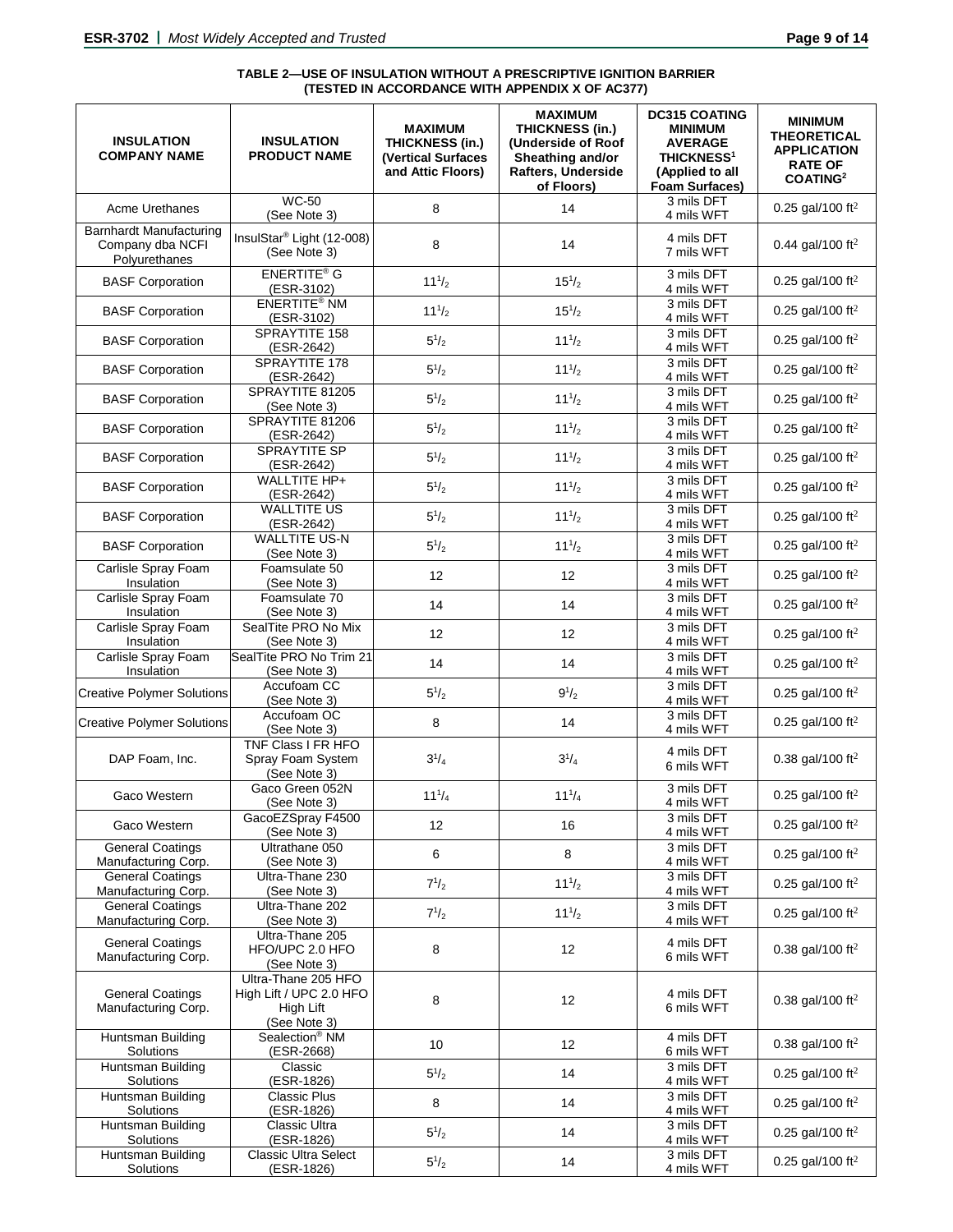| <b>INSULATION</b><br><b>COMPANY NAME</b> | <b>INSULATION</b><br><b>PRODUCT NAME</b>        | <b>MAXIMUM</b><br><b>THICKNESS (in.)</b><br><b>(Vertical Surfaces</b><br>and Attic Floors) | <b>MAXIMUM</b><br><b>THICKNESS (in.)</b><br>(Underside of Roof<br>Sheathing and/or<br><b>Rafters, Underside</b><br>of Floors) | <b>DC315 COATING</b><br><b>MINIMUM</b><br><b>AVERAGE</b><br><b>THICKNESS<sup>1</sup></b><br>(Applied to all<br><b>Foam Surfaces)</b> | <b>MINIMUM</b><br><b>THEORETICAL</b><br><b>APPLICATION</b><br><b>RATE OF</b><br><b>COATING2</b> |
|------------------------------------------|-------------------------------------------------|--------------------------------------------------------------------------------------------|-------------------------------------------------------------------------------------------------------------------------------|--------------------------------------------------------------------------------------------------------------------------------------|-------------------------------------------------------------------------------------------------|
| Huntsman Building<br>Solutions           | Icynene MD-C-200<br>(ESR-3199)                  | 8                                                                                          | 14                                                                                                                            | 3 mils DFT<br>4 mils WFT                                                                                                             | 0.25 gal/100 ft <sup>2</sup>                                                                    |
| Huntsman Building<br>Solutions           | Agribalance®<br>(ESR-2600)                      | $7^{1/2}$                                                                                  | $11^{1/2}$                                                                                                                    | 3 mils DFT<br>4 mils WFT                                                                                                             | 0.25 gal/100 ft <sup>2</sup>                                                                    |
| Huntsman Building<br>Solutions           | Demilec SEALECTION®<br>500<br>(ESR-1172)        | $7^{1/2}$                                                                                  | $11^{1/2}$                                                                                                                    | 3 mils DFT<br>4 mils WFT                                                                                                             | 0.25 gal/100 ft <sup>2</sup>                                                                    |
| Huntsman Building<br>Solutions           | Heatlok® Eco<br>(ESR-3198)                      | $11^{1/2}$                                                                                 | $11^{1/2}$                                                                                                                    | 3 mils DFT<br>4 mils WFT                                                                                                             | 0.25 gal/100 ft <sup>2</sup>                                                                    |
| Huntsman Building<br>Solutions           | Foam-Lok FL 450<br>(ESR-4242)                   | $5\frac{1}{2}$                                                                             | 14                                                                                                                            | 3 mils DFT<br>4 mils WFT                                                                                                             | 0.25 gal/100 ft <sup>2</sup>                                                                    |
| Huntsman Building<br>Solutions           | Prime Gold<br>(See Note 3)                      | $5^{1/2}$                                                                                  | 14                                                                                                                            | 3 mils DFT<br>4 mils WFT                                                                                                             | 0.25 gal/100 ft <sup>2</sup>                                                                    |
| Huntsman Building<br>Solutions           | Foam-Lok FL500<br>(ESR-2847)                    | $5^{1/2}$                                                                                  | $11^{1/2}$                                                                                                                    | 3 mils DFT<br>4 mils WFT                                                                                                             | 0.25 gal/100 ft <sup>2</sup>                                                                    |
| Icynene, Inc.                            | <b>Icynene ProSeal</b><br>(ESR-3500)            | 8                                                                                          | 14                                                                                                                            | 3 mils DFT<br>4 mils WFT                                                                                                             | 0.25 gal/100 ft <sup>2</sup>                                                                    |
| Icynene, Inc.                            | Icynene ProSeal LE<br>(ESR-3500)                | 8                                                                                          | 14                                                                                                                            | 3 mils DFT<br>4 mils WFT                                                                                                             | 0.25 gal/100 ft <sup>2</sup>                                                                    |
| Johns Manville                           | <b>JM Corbond III</b><br>(See Note 3)           | $7^{1/2}$                                                                                  | $9^{1/2}$                                                                                                                     | 3 mils DFT<br>4 mils WFT                                                                                                             | 0.25 gal/100 ft <sup>2</sup>                                                                    |
| Johns Manville                           | JM MCS+<br>(See Note 3)                         | $7^{1/2}$                                                                                  | $9^{1/2}$                                                                                                                     | 3 mils DFT<br>4 mils WFT                                                                                                             | 0.25 gal/100 ft <sup>2</sup>                                                                    |
| Natural Polymers, LLC                    | Natural-Therm <sup>™</sup> HFO<br>(See Note 3)  | $7^{1/2}$                                                                                  | $11^{1/2}$                                                                                                                    | 3 mils DFT<br>4 mils WFT                                                                                                             | 0.25 gal/100 ft <sup>2</sup>                                                                    |
| Natural Polymers, LLC                    | Natural-Therm <sup>™</sup> ZERO<br>(See Note 3) | $7^{1/2}$                                                                                  | $11^{1/2}$                                                                                                                    | 3 mils DFT<br>4 mils WFT                                                                                                             | 0.25 gal/100 ft <sup>2</sup>                                                                    |
| PCC Prodex S.P z.o.o.                    | Crossin 450<br>(See Note 3)                     | 8                                                                                          | 14                                                                                                                            | 3 mils DFT<br>4 mils WFT                                                                                                             | 0.25 gal/100 ft2                                                                                |
| <b>Polygreen Solutions</b>               | GreenSeal 44<br>(See Note 3)                    | 8                                                                                          | 14                                                                                                                            | 3 mils DFT<br>4 mils WFT                                                                                                             | 0.25 gal/100 ft <sup>2</sup>                                                                    |
| Profoam                                  | <b>ProFill Plus</b><br>(See Note 3)             | 8                                                                                          | 14                                                                                                                            | 3 mils DFT<br>4 mils WFT                                                                                                             | 0.25 gal/100 ft <sup>2</sup>                                                                    |
| Purinova Sp. z.o.o.                      | Purinova PURIOS 500<br>(ESR-4165)               | 8                                                                                          | 14                                                                                                                            | 3 mils DFT<br>4 mils WFT                                                                                                             | 0.25 gal/100 ft <sup>2</sup>                                                                    |
| Rhino Linings Corporation                | ThermalGuard OC .5<br>(ESR-2100)                | 8                                                                                          | 12                                                                                                                            | 3 mils DFT<br>4 mils WFT                                                                                                             | 0.25 gal/100 ft <sup>2</sup>                                                                    |
| Rhino Linings Corporation                | ThermalGuard 1.0<br>(See Note 3)                | 8                                                                                          | 12                                                                                                                            | 3 mils DFT<br>4 mils WFT                                                                                                             | 0.25 gal/100 ft <sup>2</sup>                                                                    |
| <b>SES Foam</b>                          | SES Foam 0.5 lb<br>(See Note 3)                 | $9^{1/2}$                                                                                  | $11^{1/2}$                                                                                                                    | 3 mils DFT<br>4 mils WFT                                                                                                             | 0.25 gal/100 ft <sup>2</sup>                                                                    |
| Sustainable Polymer<br>Products          | 0.5 OC HY<br>(See Note 3)                       | $9^{1/2}$                                                                                  | $11^{1/2}$                                                                                                                    | 3 mils DFT<br>4 mils WFT                                                                                                             | 0.25 gal/100 ft <sup>2</sup>                                                                    |
| SWD Urethane                             | Quik-Shield 108<br>(See Note 3)                 | 8                                                                                          | 12                                                                                                                            | 3 mils DFT<br>4 mils WFT                                                                                                             | 0.25 gal/100 ft <sup>2</sup>                                                                    |
| ThermoSeal, LLC                          | <b>TS 360</b><br>(See Note 3)                   | $8^{1/2}$                                                                                  | 14                                                                                                                            | 4 mils DFT<br>6 mils WFT                                                                                                             | 0.25 gal/100 ft <sup>2</sup>                                                                    |
| ThermoSeal, LLC                          | TS 600<br>(See Note 3)                          | 91/2                                                                                       | 14                                                                                                                            | 4 mils DFT<br>6 mils WFT                                                                                                             | 0.25 gal/100 ft <sup>2</sup>                                                                    |
| ThermoSeal, LLC                          | <b>TS 800</b><br>(See Note 3)                   | $9^{1/2}$                                                                                  | 14                                                                                                                            | 4 mils DFT<br>6 mils WFT                                                                                                             | 0.38 gal/100 ft <sup>2</sup>                                                                    |
| <b>Universal Polymers</b><br>Corporation | <b>UPC 500</b><br>(ESR-3803)                    | $8^{1/2}$                                                                                  | 14                                                                                                                            | 4 mils DFT<br>6 mils WFT                                                                                                             | 0.38 gal/100 ft <sup>2</sup>                                                                    |
| Universal Polymers Corp.                 | UPC 2.0 High Lift<br>(See Note 3)               | 8                                                                                          | 12                                                                                                                            | 4 mils DFT<br>6 mils WFT                                                                                                             | 0.38 gal/100 ft <sup>2</sup>                                                                    |
| Universal Polymers Corp.                 | <b>UPC 2.0</b><br>(See Note 3)                  | $7^{1/2}$                                                                                  | $11^{1/2}$                                                                                                                    | 3 mils DFT<br>4 mils WFT                                                                                                             | 0.25 gal/100 ft <sup>2</sup>                                                                    |
| Urethane Technology<br>Company, Inc.     | UTC 7040-0.5<br>(ESR-3244)                      | $5^{1/2}$                                                                                  | $14^{3}/_{4}$                                                                                                                 | 3 mils DFT<br>4 mils WFT                                                                                                             | 0.25 gal/100 ft <sup>2</sup>                                                                    |
| Urethane Technology<br>Company, Inc.     | UTC 7041-0.5<br>(ESR-3244)                      | $5^{1/2}$                                                                                  | $14^{3}/_{4}$                                                                                                                 | 3 mils DFT<br>4 mils WFT                                                                                                             | 0.25 gal/100 ft <sup>2</sup>                                                                    |
| Victory Polymers Corp.                   | VPC-50 OCHY<br>(ESR-4502)                       | 12                                                                                         | 12                                                                                                                            | 3 mils DFT<br>4 mils WFT                                                                                                             | 0.25 gal/100 ft <sup>2</sup>                                                                    |
| Victory Polymers Inc.                    | <b>VPC-OneStroke</b><br>(See Note 3)            | $7^{1/2}$                                                                                  | $11^{1/2}$                                                                                                                    | 12 mils DFT<br>18 mils WFT                                                                                                           | 1.13 gal/100 ft <sup>2</sup>                                                                    |
| Victory Polymers Inc.                    | VPC-HiR-OC<br>(See Note 3)                      | 14                                                                                         | 14                                                                                                                            | 3 mils DFT<br>4 mils WFT                                                                                                             | 0.25 gal/100 ft <sup>2</sup>                                                                    |
| Victory Polymers Inc.                    | VPC-50NF<br>(ESR-4657)                          | 10                                                                                         | 12                                                                                                                            | 4 mils DFT<br>6 mils WFT                                                                                                             | 0.38 gal/100 ft <sup>2</sup>                                                                    |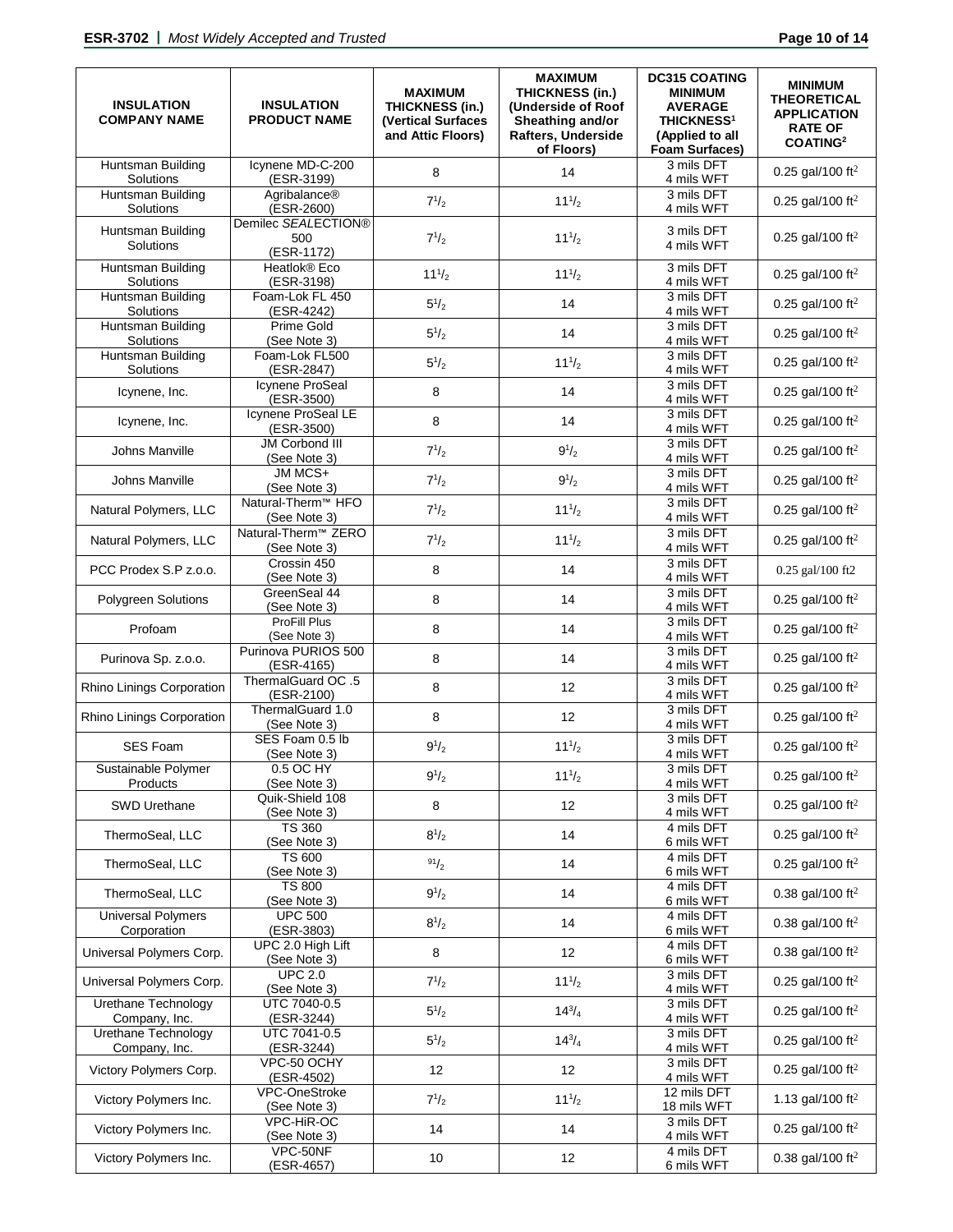| <b>INSULATION</b><br><b>COMPANY NAME</b> | <b>INSULATION</b><br><b>PRODUCT NAME</b> | <b>MAXIMUM</b><br>THICKNESS (in.)<br><b>(Vertical Surfaces</b><br>and Attic Floors) | <b>MAXIMUM</b><br>THICKNESS (in.)<br>(Underside of Roof<br>Sheathing and/or<br><b>Rafters, Underside</b><br>of Floors) | <b>DC315 COATING</b><br><b>MINIMUM</b><br><b>AVERAGE</b><br><b>THICKNESS<sup>1</sup></b><br>(Applied to all<br><b>Foam Surfaces)</b> | <b>MINIMUM</b><br><b>THEORETICAL</b><br><b>APPLICATION</b><br><b>RATE OF</b><br>COATING <sup>2</sup> |
|------------------------------------------|------------------------------------------|-------------------------------------------------------------------------------------|------------------------------------------------------------------------------------------------------------------------|--------------------------------------------------------------------------------------------------------------------------------------|------------------------------------------------------------------------------------------------------|
| XtremeSeal, LLC                          | XtremeSeal 0.4 LX<br>(See Note 3)        |                                                                                     | 12                                                                                                                     | 3 mils DFT<br>4 mils WFT                                                                                                             | 0.25 gal/100 ft <sup>2</sup>                                                                         |
| XtremeSeal, LLC                          | XtremeSeal 0.5 LX<br>(See Note 3)        | $9^{1/2}$                                                                           | $11^{1/2}$                                                                                                             | 3 mils DFT<br>4 mils WFT                                                                                                             | 0.25 gal/100 ft <sup>2</sup>                                                                         |

For **SI:** 1 inch = 25.4 mm; 1 mil = 0.0254 mm; 1 gallon = 3.38 L; 1 ft<sup>2</sup> = 0.93 m<sup>2</sup>.

#### **Notes:**

1 DFT = Dry Film Thickness; WFT = Wet Film Thickness

2 As reported in the manufacturer's application instructions. Actual application rate, based upon specific project conditions, must be in accordance with the manufacturer's application instructions.

3 Evaluation is limited to the NFPA 286 test data for the coated assembly described. Evaluation for compliance of the spray foam insulation with other applicable requirements of AC377 and the IBC and IRC are outside the scope of the report.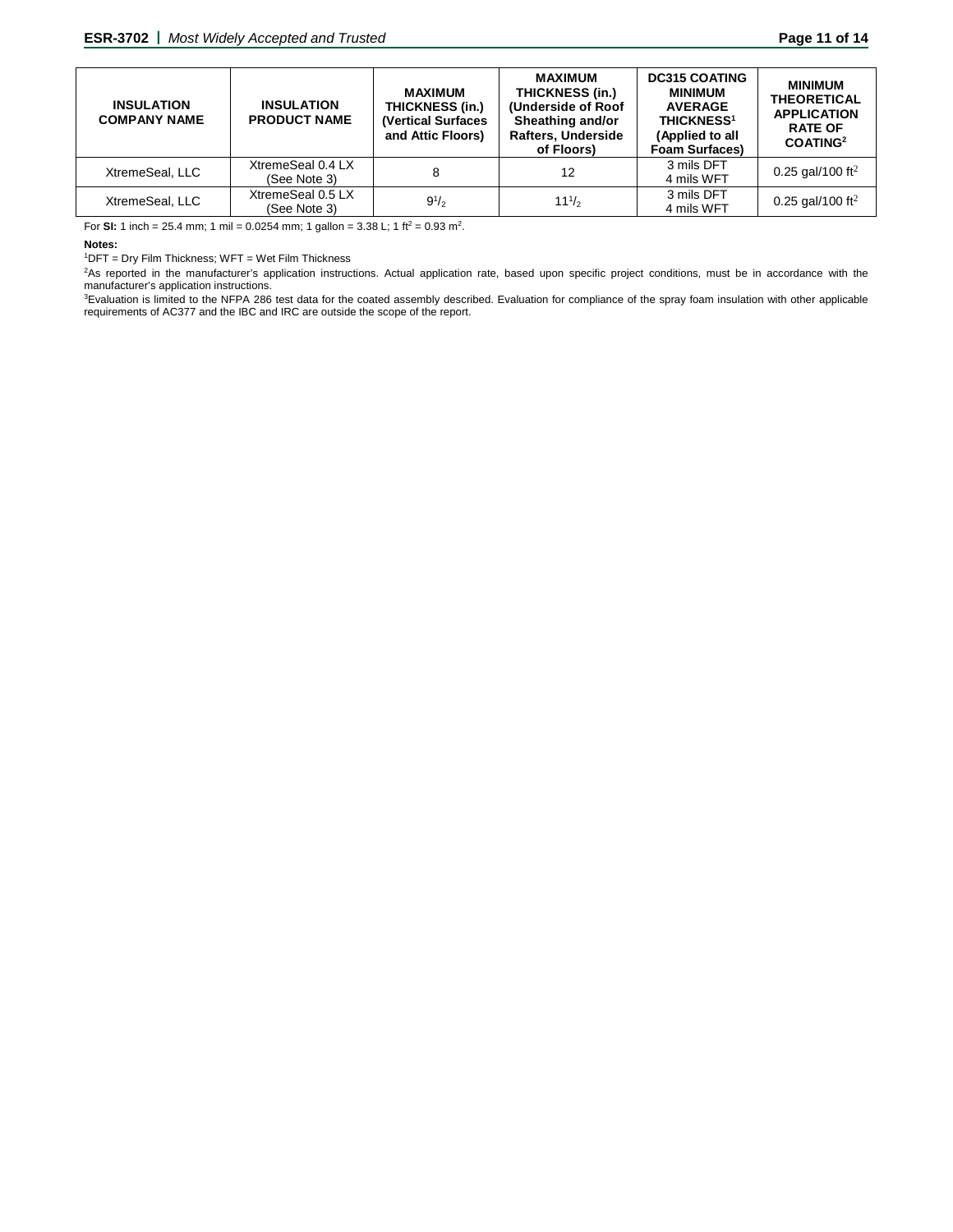#### **TABLE 3—NFPA 285 COMPLYING EXTERIOR WALL ASSEMBLIES**

| <b>WALL COMPONENTS</b>                                                        | <b>MATERIALS</b>                                                                                                                                                                                                                                                                                                                                                                                                                                                                                                                                                                                                                                                                                                                                                                                                                                                                                                                                                                                                                                                                                                                                                                                                                                                                                                                                                                                                                                                                                                                                                                                                                                                                                                                                                                                                                                                                                                                                                                                                    |
|-------------------------------------------------------------------------------|---------------------------------------------------------------------------------------------------------------------------------------------------------------------------------------------------------------------------------------------------------------------------------------------------------------------------------------------------------------------------------------------------------------------------------------------------------------------------------------------------------------------------------------------------------------------------------------------------------------------------------------------------------------------------------------------------------------------------------------------------------------------------------------------------------------------------------------------------------------------------------------------------------------------------------------------------------------------------------------------------------------------------------------------------------------------------------------------------------------------------------------------------------------------------------------------------------------------------------------------------------------------------------------------------------------------------------------------------------------------------------------------------------------------------------------------------------------------------------------------------------------------------------------------------------------------------------------------------------------------------------------------------------------------------------------------------------------------------------------------------------------------------------------------------------------------------------------------------------------------------------------------------------------------------------------------------------------------------------------------------------------------|
| Base wall system-<br>Use either 1, 2 or 3                                     | $1 -$ Concrete wall<br>2 - Concrete masonry wall<br>$3-1$ layer of $5/8$ -inch-thick Type X gypsum wallboard on interior, installed over minimum $35/8$ -inch-deep,<br>minimum No. 20-gage steel studs spaced at a maximum of 24 inches on center with lateral bracing every 4<br>feet as required by the code.                                                                                                                                                                                                                                                                                                                                                                                                                                                                                                                                                                                                                                                                                                                                                                                                                                                                                                                                                                                                                                                                                                                                                                                                                                                                                                                                                                                                                                                                                                                                                                                                                                                                                                     |
| Floorline firestopping                                                        | 4 pcf mineral-fiber insulation friction-fit in each wall stud cavity at each floor line. Thickness must match stud<br>cavity depth.                                                                                                                                                                                                                                                                                                                                                                                                                                                                                                                                                                                                                                                                                                                                                                                                                                                                                                                                                                                                                                                                                                                                                                                                                                                                                                                                                                                                                                                                                                                                                                                                                                                                                                                                                                                                                                                                                 |
| Cavity insulation-<br>Use either 1, 2, 3 or 4                                 | $1 -$ None<br>2 — Spray-applied foam plastic insulation, maximum 3 <sup>5</sup> / <sub>8</sub> -inch-thick of Carlisle SealTite™ Pro Closed Cell <sup>4</sup><br>applied to Base wall 3, covering the width of the stud cavity and either fully filling the stud cavity depth or partially<br>filling the stud cavity depth leaving a maximum air space of $15/6$ inches. 3 – Fiberglass batt insulation, Class A<br>(faced or unfaced) <sup>1</sup><br>4 - Mineral-fiber insulation complying with ASTM E136 <sup>1</sup>                                                                                                                                                                                                                                                                                                                                                                                                                                                                                                                                                                                                                                                                                                                                                                                                                                                                                                                                                                                                                                                                                                                                                                                                                                                                                                                                                                                                                                                                                          |
| Exterior sheathing-<br>Use 1 with Base Wall 1 or 2, Use<br>2 with Base Wall 3 | $1 -$ None<br>2 - Minimum 1/2-inch-thick ASTM C1177 complying exterior sheathing                                                                                                                                                                                                                                                                                                                                                                                                                                                                                                                                                                                                                                                                                                                                                                                                                                                                                                                                                                                                                                                                                                                                                                                                                                                                                                                                                                                                                                                                                                                                                                                                                                                                                                                                                                                                                                                                                                                                    |
| <b>Exterior Insulation</b>                                                    | 1 — Maximum 3 <sup>1</sup> / <sub>2</sub> -inch-thick of Carlisle SealTite <sup>TM</sup> Pro Closed Cell <sup>4</sup> spray foam insulation, applied directly to the<br>exterior face of the exterior sheathing of Base wall 3 or directly to the exterior face of Base wall 1 or 2,<br>2 — The exposed surface of the spray foam insulation must be covered with International Fireproof Technology,<br>Inc. DC315 intumescent coating applied at a minimum average 16 mils wet film thickness<br>3 - The DC315 coating must be covered with Sherwin-Williams SHER-CRYL HPA topcoat applied at a<br>minimum average 12 mils wet film thickness <sup>2</sup>                                                                                                                                                                                                                                                                                                                                                                                                                                                                                                                                                                                                                                                                                                                                                                                                                                                                                                                                                                                                                                                                                                                                                                                                                                                                                                                                                        |
| <b>Exterior wall</b><br>covering-Use either<br>1 through 12                   | $1 -$ Brick<br>-Standard nominally 4-inch-thick clay brick with brick veneer anchors installed a maximum of 24 inches on<br>center vertically on each stud.<br>Maximum 2-inch air gap between exterior insulation and brick.<br>2 — Cast concrete – Minimum 1–inch-thick, using any standard non-open-jointed installation.<br>-Maximum 2-inch air gap between exterior insulation and cast concrete.<br>$3$ — Concrete masonry units – Minimum $2\frac{1}{2}$ inch-thick, using any standard non-open-jointed installation.<br>- Maximum 2-inch air gap between exterior insulation and concrete masonry units.<br>4 — Natural stone veneer – Minimum 2-inch-thick, using any standard non-open-jointed installation technique<br>$5$ — Terracotta cladding – Use any terracotta cladding system in which the terracotta is minimum $11/4$ -inch-thick,<br>using any standard non-open-jointed installation technique.<br>$6$ — Stucco – Minimum $\frac{3}{4}$ –inch-thick, code-complying three-coat exterior cement plaster and lath.<br>7 — Aluminum cladding panels, vertical interlocking type – Minimum 0.030-inch-thick using the framing system<br>specified in footnote 3.<br>8 — Corrosion-resistant steel cladding panels, interlocking type – minimum 0.0149-inch-thick using the framing<br>system specified in footnote 3.<br>9 - Cold-rolled copper cladding panels, interlocking type - minimum 0.0216-inch-thick, minimum 16 ounces per<br>square foot, using the framing system specified in footnote 3.<br>10 - Fiber-cement siding - Minimum 0.25 inches thick, using any standard non-open-jointed installation.<br>11- One-coat Stucco - Minimum thickness as stated in a current ICC-ES evaluation report where the one-coat<br>stucco has been qualified for compliance under AC11.<br>12 - Thin brick veneer - Minimum 1/4-inch thick thin brick complying with ASTM C1088, adhered to minimum 3/4<br>-inch-thick, code-complying three-coat exterior cement plaster and lath mortar bed. |
| Opening Flashing                                                              | Minimum 0.030-inch-thick aluminum flashing installed at all openings to completely cover the opening header,<br>jambs and sill                                                                                                                                                                                                                                                                                                                                                                                                                                                                                                                                                                                                                                                                                                                                                                                                                                                                                                                                                                                                                                                                                                                                                                                                                                                                                                                                                                                                                                                                                                                                                                                                                                                                                                                                                                                                                                                                                      |

For **SI:** 1 inch = 25.4 mm, 1 foot = 304.8 mm, 1 pcf = 16.01 kg/m<sup>3</sup>.

1Insulation must comply with the applicable requirements of 2021, 2018, 2015 or 2012 IBC Section 720.2 (2009 IBC Section 719.2).

<sup>2</sup>Coating must be applied in accordance with the coating manufacturer's published installation instructions.

<sup>3</sup>Framing for Exterior wall coverings 7, 8, and 9 consists of minimum 22 gage steel C-channel with 1<sup>3</sup>/8-inch legs (54 mm) installed around the perimeter of any window opening or door opening through the exterior sheathing to the steel studs. 4-inch deep (101 mm), 20-gage steel Z-girts with

2-inch legs (51 mm) secured through exterior sheathing to studs at 24 inches (610 mm) on-center. Hat Channels [1-inch deep (25.4 mm), 3<sup>7</sup>/8-inch tall (99 mm)] 22-gage steel hat channels fastened at 24 inches (610 mm) on-center to the Z-girts. Z-girts may be installed horizontally or vertically. The cladding edges interlock together such that all edges and fasteners are concealed after installation. The maximum air space between the exterior face of the spray-applied foam plastic insulation and the back of the exterior wall covering cladding panels described in 7, 8 and 9 must not exceed  $2^{1}/2$  inches (64 mm).

4Evaluation is limited to the NFPA 285 test data for the assembly described. Evaluation for compliance of the spray foam insulation with other applicable requirements of AC377 and the IBC and IRC are outside the scope of the report.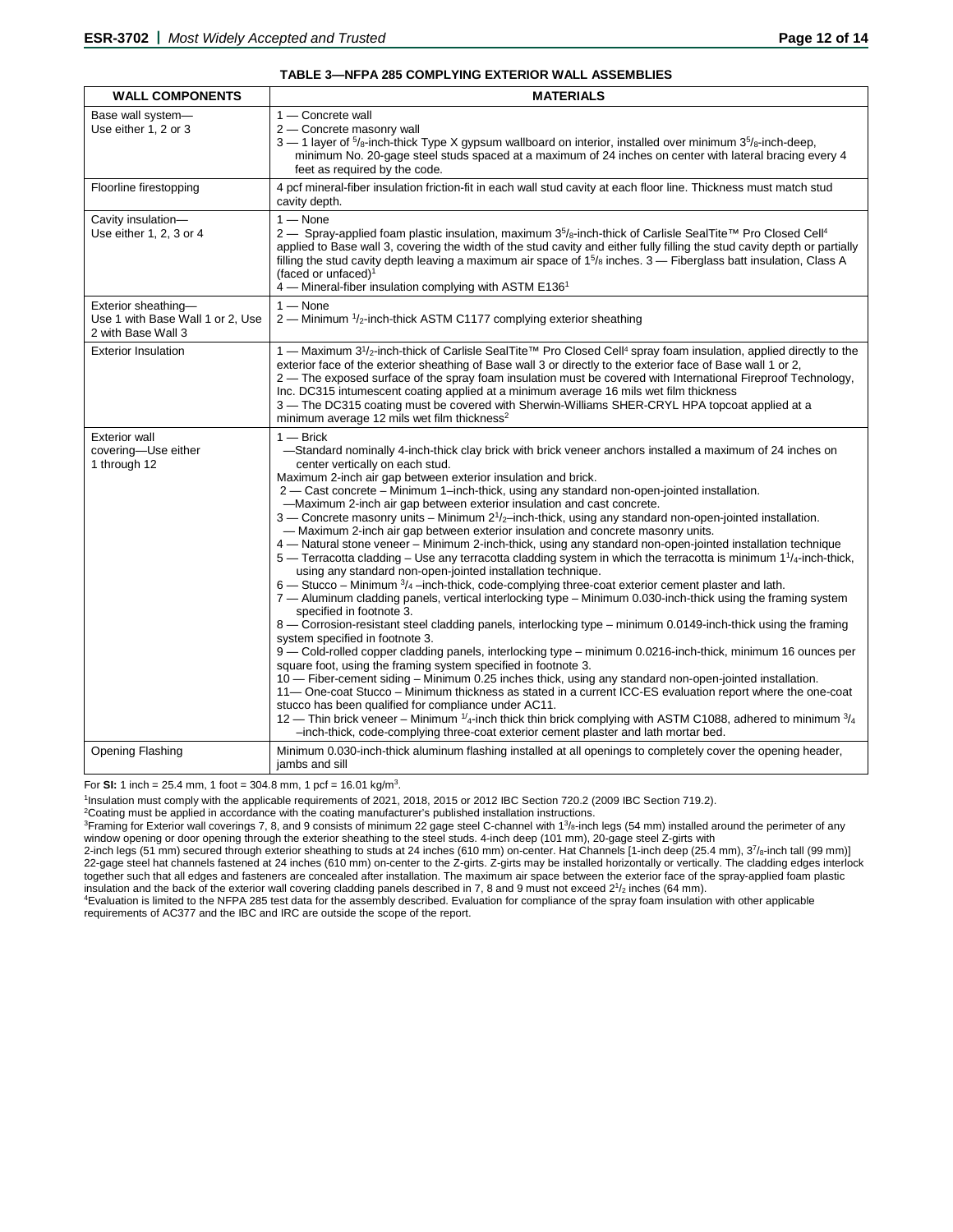

Steel Studs - See Table 3, Base Wall System 3 (See Alternate Base Wall in Table 3).

- Systems<br>2. Inte 2. Interior Gypsum Board — See Table 3.
- 3. Exterior Gypsum Sheathing See Table 3.
- 4. Cavity Insulation See Table 3
- 5. Exterior Insulation See Table 3.
- 6. Exterior Insulation Intumescent Coating See Table 3, Items 2 and 3.
- 7. Mounting System See Table 3.
- 7A. Z-Girts and Window Channel See Table 3, Footnote 3.
- 7B. Hat Channels See Table 3, Footnote 3.

8. Exterior Cladding — See Table 3 Claddings 7, 8 or 9.(Other Claddings in Table 3 are not shown)

- 10. Floorline Firestopping See Table 3.
- 11. Window Flashing See Table 3, Footnote 3.

**FIGURE 1—TABLE 3 (COMPONENTS)\***